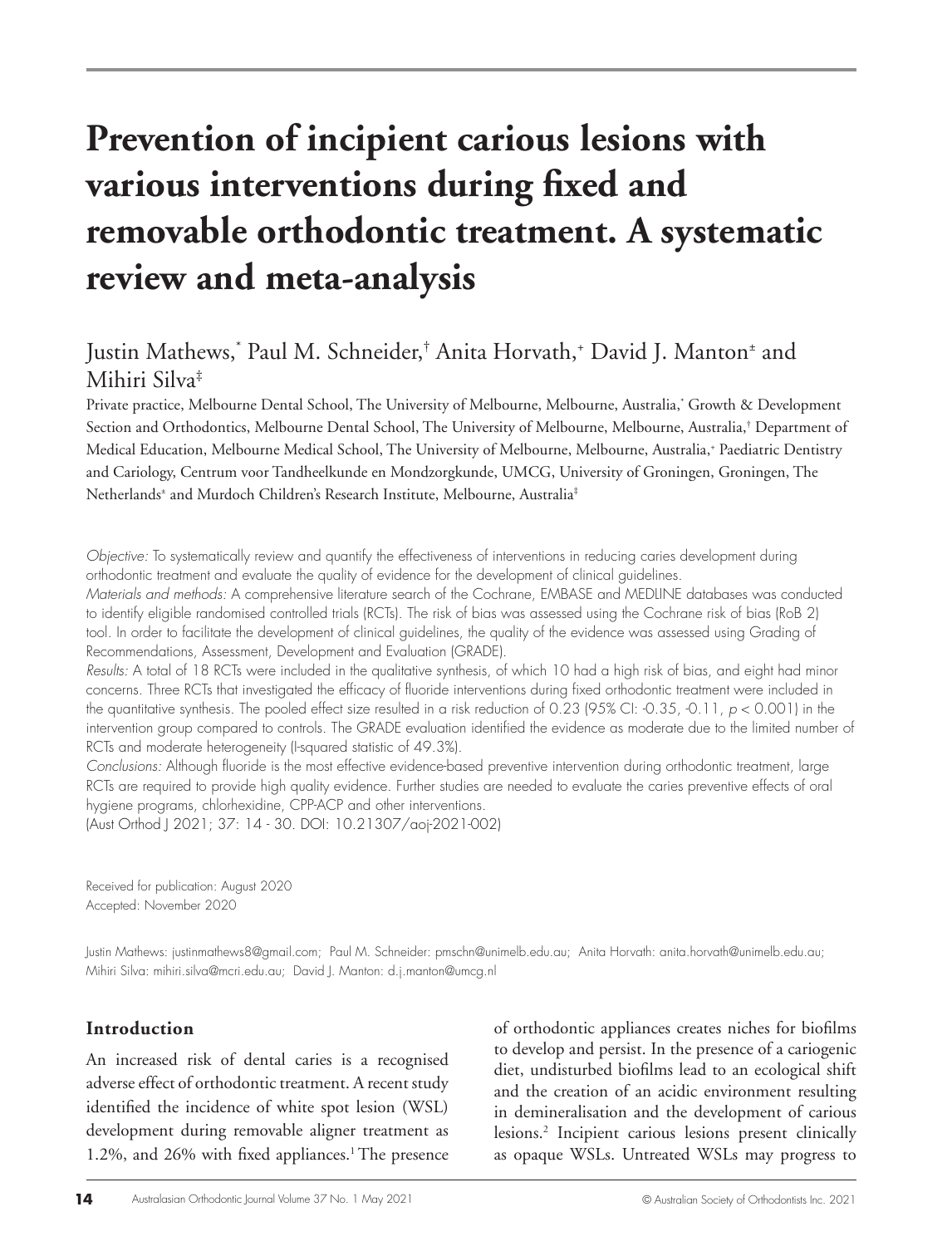irreversible tooth destruction, which necessitates restorative management with on-going maintenance, significant costs and future disease burdens.<sup>3</sup>

Three meta-analyses (MA) and seven systematic reviews (SR) have been conducted to investigate the preventive effects of various interventions.<sup>4-13</sup> The reports investigated fluoride (F), chlorhexidine (CHX), and casein phosphopeptide amorphous calcium phosphate (CPP-ACP). However, split mouth studies contributed to 50% of the quantitative analysis presented in one MA.<sup>11</sup> These studies were significantly confounded due to carry-across effects, which produced bias in treatment efficacy estimates.14,15 Additionally, there were no statistical tests to detect the carry-across effect.15 Two SRs investigated post-orthodontic WSL inhibition, rather than prevention, which is the focus of the present SR.10,13 Two SRs included non-randomised controlled trials (RCTs), and one did not conduct a risk of bias assessment, which significantly affected their internal validity.6,7,12 A Cochrane review identified the need for measuring treatment effect over the entire duration of orthodontic treatment, to prevent an overestimation of efficacy.5 However, this review investigated the effects of F alone, and could not perform metaanalyses. Additional analyses comparing short- and long-term effects were lacking in another SR.<sup>9</sup>

Moreover, recent preventive interventions such as selfassembling peptides (SAPs) have not been investigated within SRs. SAPs putatively show promising remineralisation effects by providing a template for mineral precipitation, but evidence is limited.16-18

Therefore, the present systematic review aimed to assess and compare the preventive effects of various emerging and conventional interventions aimed to prevent WSLs during fixed and removable orthodontic care.

# **Methods and methods** *Protocol and registration*

The review protocol was devised *a priori* and registered in the International Prospective Register of Systematic Reviews (PROSPERO; CRD42019137627).

## *Eligibility criteria*

The PICO framework was:

Participants: Orthodontic patients undergoing fixed or removable orthodontic treatment, without age or gender restrictions.

#### **Interventions:**

- Topical F: toothpaste/ dentifrice, mouth rinse, gel, and varnish. The following formulations were included: sodium fluoride (NaF), sodium monofluorophosphate (SMFP), stannous fluoride  $(SnF<sub>2</sub>)$ , acidulated phosphate fluoride (APF) and amine fluoride (AmF).
- F releasing adhesives and elastomeric ligatures.
- Products containing CHX, CPP-ACP and CPP-ACPF.
- Other calcium products: tricalcium phosphate (TCP) and nano-hydroxyapatite.
- Resin modified glass ionomer cement (RMGIC) coating.
- SAP.
- Oral hygiene and dietary modifications.

**Comparison:** Either placebo or another treatment.

**Outcomes:** The primary outcomes were incidence of WSLs and their inhibition (arrest and/or reversal), as measured using either ICDAS or DMFT. The total number of carious lesions at the end compared to the start of the study was utilised to obtain a risk ratio.

The secondary outcomes included differences in lesion size between control and intervention groups. This was measured at the end of the study, using quantitative light induced fluorescence (QLF). Selfreports of adverse events, side-effects and tolerability were also recorded.

For binary outcomes (absence or presence of WSLs), the relative risk (RR) was computed at 95% confidence intervals (CI). For continuous data (change in mean scores of WSLs from start to end of the study), the mean difference was calculated at 95% CI.

# *Study design*

English language RCTs in humans from 1970 to June 2019, with a duration of at least six months, were included. Exclusion criteria were non-randomised designs, laboratory-based (in vitro, in vivo and ex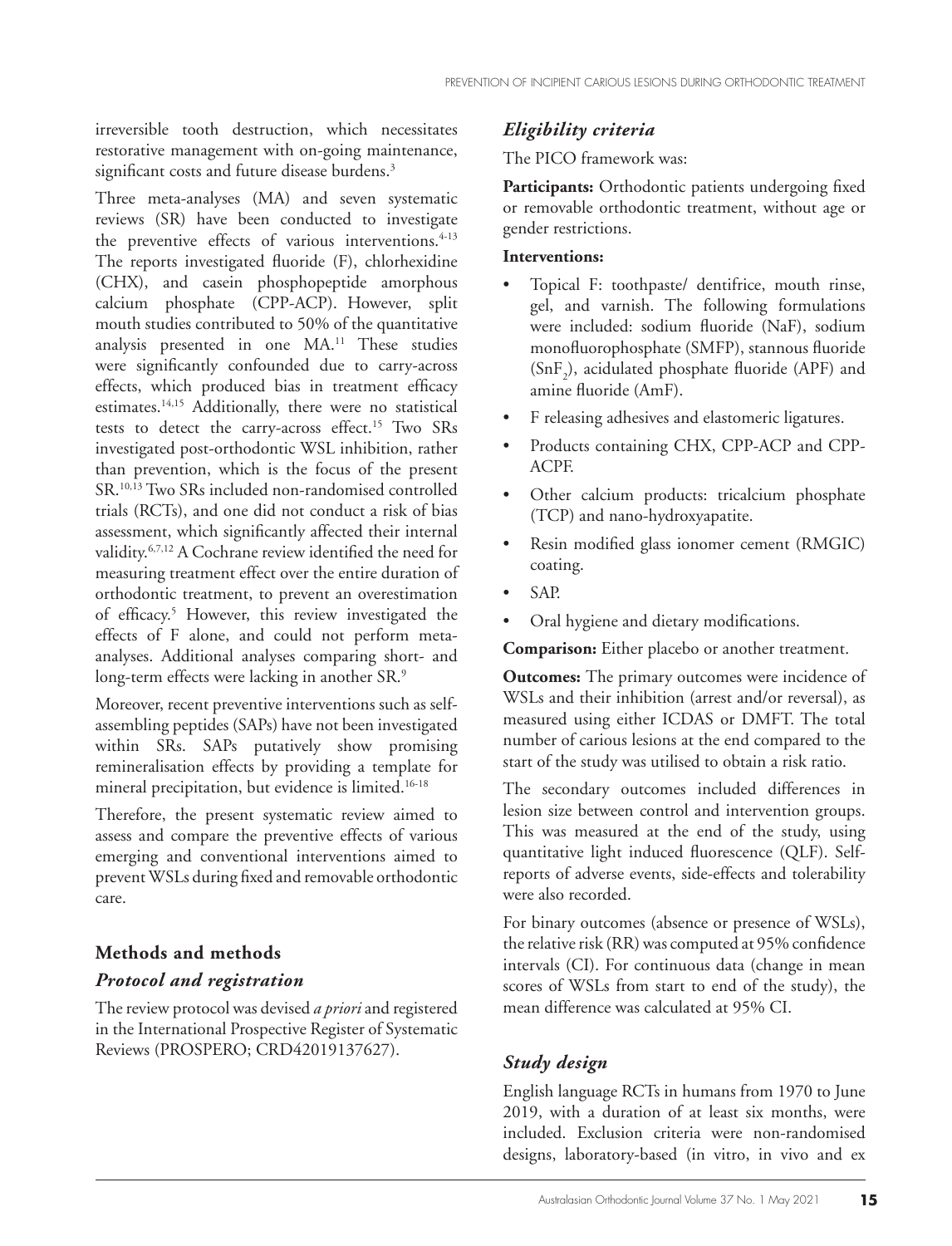vivo), retrospective, split mouth studies and trials that did not record WSLs at the onset and at the end of treatment. Post-orthodontic WSL inhibition studies were also excluded.

#### *Information sources and literature search*

A systematic search of Embase, MEDLINE and Cochrane Central Register of Controlled Trials (CENTRAL) was performed. The search strategy is provided in Supplementary Table I. Unpublished studies were sought by searching ClinicalTrials.gov. The reference lists of included papers were hand searched to screen for relevant studies.

#### *Study selection*

Following the removal of duplicates, the titles and abstracts were screened for inclusion. Relevant articles had their full texts assessed to determine suitability for inclusion or exclusion. The study selection was done independently by two authors (JM and MS) (Figure 1). A third author (DM) was contacted to confirm the randomisation process in older studies.

Table I. Risk of bias assessment of RCTs included in the qualitative analysis.

| Trial                            | Bias from<br>randomisation<br>process | Bias from<br>deviations<br>from intended<br>interventions | Bias from<br>missing<br>outcome<br>data | Bias from<br>measurement<br>of the<br>outcome | Bias from<br>selection of the<br>reported result | Overall bias  |
|----------------------------------|---------------------------------------|-----------------------------------------------------------|-----------------------------------------|-----------------------------------------------|--------------------------------------------------|---------------|
| Ogaard et al. (1997)             | High                                  | Low                                                       | Low                                     | Some<br>concerns                              | Low                                              | High          |
| Alexander et al. (2000)          | High                                  | Some<br>concerns                                          | Low                                     | Some<br>concerns                              | Low                                              | High          |
| Jenatschke et al. (2001)         | Some concerns                         | Low                                                       | Low                                     | Some<br>concerns                              | Some concerns                                    | Some concerns |
| Weiss et al. (2005)              | Some concerns                         | Some<br>concerns                                          | Low                                     | High                                          | Some concerns                                    | High          |
| Ogaard et al. (2006)             | Some concerns                         | Low                                                       | Low                                     | Low                                           | Low                                              | Some concerns |
| Steckson-Blicks et al.<br>(2007) | Some concerns                         | Low                                                       | Low                                     | Low                                           | Some concerns                                    | Some concerns |
| Al Mulla et al. (2010)           | Some concerns                         | Low                                                       | Low                                     | High                                          | Some concerns                                    | High          |
| Jiang et al. (2013)              | Low                                   | Low                                                       | Low                                     | Low                                           | Some concerns                                    | Some concerns |
| Fretty (2014)                    | Low                                   | Low                                                       | Low                                     | High                                          | Some concerns                                    | High          |
| Sonesson et al. (2014)           | Low                                   | Some<br>concerns                                          | Low                                     | Low                                           | Some concerns                                    | Some concerns |
| Hoffman et al. (2015)            | Some concerns                         | Low                                                       | High                                    | High                                          | Some concerns                                    | High          |
| Suetenkov et al. (2015)          | Some concerns                         | Some<br>concerns                                          | Low                                     | High                                          | Some concerns                                    | High          |
| van der Kaaij et al.<br>(2015)   | Low                                   | Low                                                       | Low                                     | Low                                           | Some concerns                                    | Some concerns |
| Esenlik et al. (2016)            | High                                  | Some<br>concerns                                          | High                                    | High                                          | Some concerns                                    | High          |
| Zotti et al. (2016)              | Low                                   | Low                                                       | Low                                     | Low                                           | Some concerns                                    | Some concerns |
| Alavi et al. (2018)              | Some concerns                         | Some<br>concerns                                          | High                                    | High                                          | Some concerns                                    | High          |
| Gómez et al. (2018)              | High                                  | Low                                                       | Some<br>concerns                        | Low                                           | Some concerns                                    | High          |
| Rechmann et al. (2018)           | Low                                   | Some<br>concerns                                          | Low                                     | Low                                           | Low                                              | Some concerns |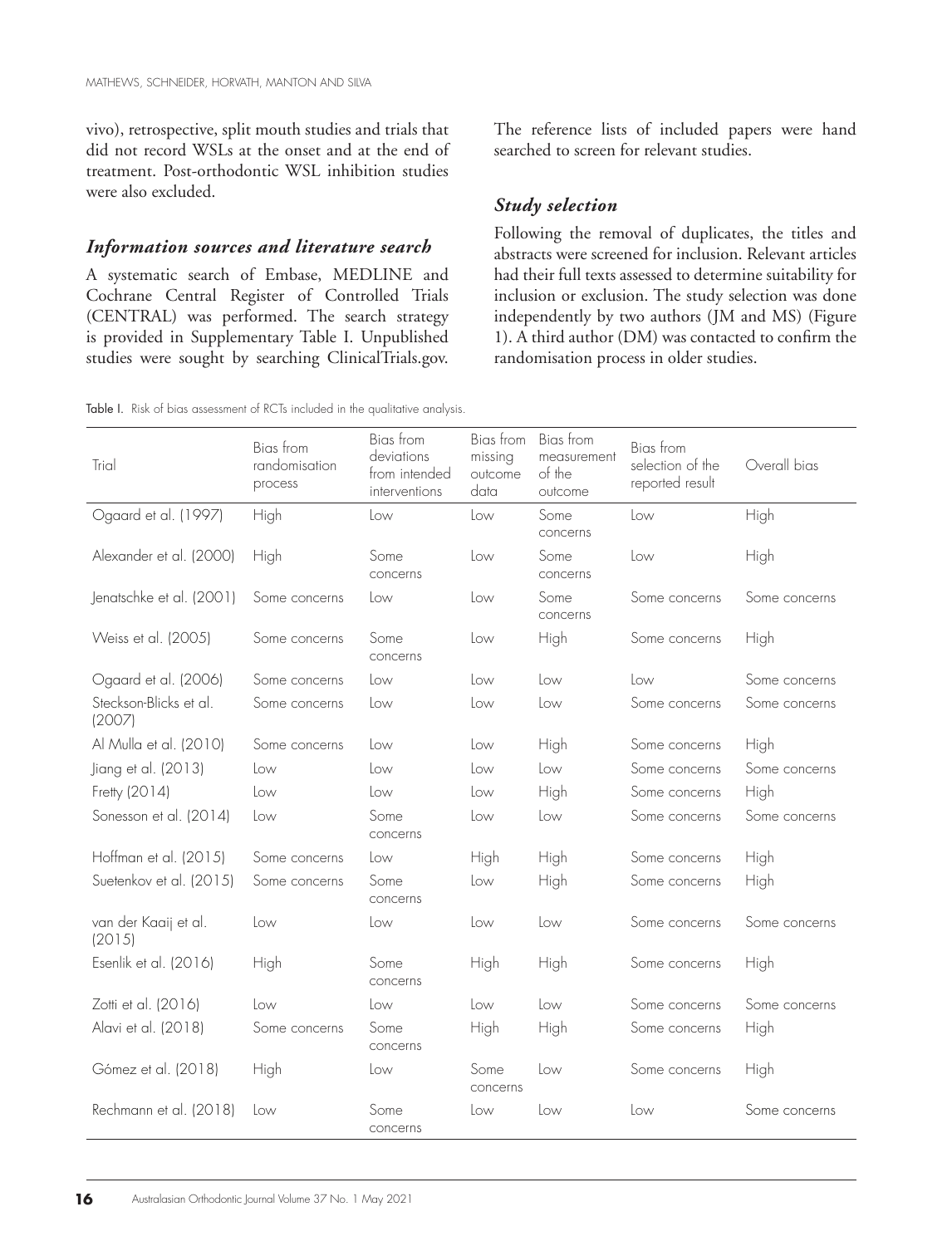#### *Data collection and data items*

Data extraction was performed by the first author (JM) using Excel (Microsoft, 2019, Chicago), and audited by MS. Disagreements were resolved by discussion with DM. Data items included sample size, age of participants, intervention, comparison, frequency of intervention, follow-up period, outcome measure, baseline and outcome data. When required, authors were contacted via email correspondence for clarification of missing data.

## *Risk of bias in individual trials*

The Cochrane RoB 2 tool was used to evaluate bias in the included RCTs.19 This tool evaluates bias across five domains: the randomisation process, deviations from intended interventions, missing outcome data, measurement of the outcome, and selection of the reported result.

#### Supplementary Table I. MEDLINE OVID search strategy

#### *Summary measures and approach to data synthesis*

Statistical heterogeneity was assessed by the  $I<sup>2</sup>$  statistic, with significance set at  $p < 0.05$ . These statistical analyses and meta-analysis were performed using Jamovi (an open statistical software) with a randomeffects model, due to expected heterogeneity.20

#### *Additional analyses*

Following NHMRC recommendations, GRADE was used to determine the quality of evidence, to facilitate the development of a clinical guideline for the prevention of WSLs during orthodontic treatment.<sup>21</sup> Publication bias was planned for assessment using funnel plots, if more than 10 studies were included in the quantitative analysis. Subgroup analyses for age, gender, preventive measure, outcome measure and type of appliance were planned.

|                          | Search key words                                                                                                                                                              |
|--------------------------|-------------------------------------------------------------------------------------------------------------------------------------------------------------------------------|
|                          | Prevent*                                                                                                                                                                      |
| 2                        | Fluoride* or toothpaste* or tooth paste or mouthrinse* or mouth rinse* or mouth wash* or gel or varnish or NaF or SMFP<br>or SnF or APF or amine F or f releas* or dentrific* |
| 3                        | tooth brushing or dental devices, home care/                                                                                                                                  |
| $\overline{4}$           | Exp cariostatic agents/ or cariostatic                                                                                                                                        |
| 5                        | Chlorhexidine or chlor hexidine                                                                                                                                               |
| 6                        | CPP ACP or casein phosphopeptide amorphous calcium phosphate                                                                                                                  |
| 7                        | RMGI or resin modified glass ionomer*                                                                                                                                         |
| 8                        | SAP or self assembling peptide*                                                                                                                                               |
| 9                        | Oral hygiene or OHI                                                                                                                                                           |
| 10                       | $Or/1-9$                                                                                                                                                                      |
| $\overline{\phantom{0}}$ | caries or incipient lesion* or WSL or cavity or cavities or white spot                                                                                                        |
| 12                       | demineralization or demineralisation                                                                                                                                          |
| 13                       | $or/11-12$                                                                                                                                                                    |
| 14                       | fixed or orthodont* or brace* or edgewise or begg                                                                                                                             |
| 15                       | removable or removed or appliance*                                                                                                                                            |
| 16                       | exp orthodontics/                                                                                                                                                             |
| 17                       | or $/14 - 16$                                                                                                                                                                 |
| 18                       | 10 AND 13 AND 17                                                                                                                                                              |
| 19                       | randomized controlled trial.pt                                                                                                                                                |
| 20                       | controlled clinical trial.pt                                                                                                                                                  |
| 21                       | random <sup>*</sup> or blind <sup>*</sup>                                                                                                                                     |
| 22                       | trial or trials                                                                                                                                                               |
| 23                       | or $/19 - 22$                                                                                                                                                                 |
| 24                       | 18 AND 23                                                                                                                                                                     |
| 25                       | limit 24 to English language                                                                                                                                                  |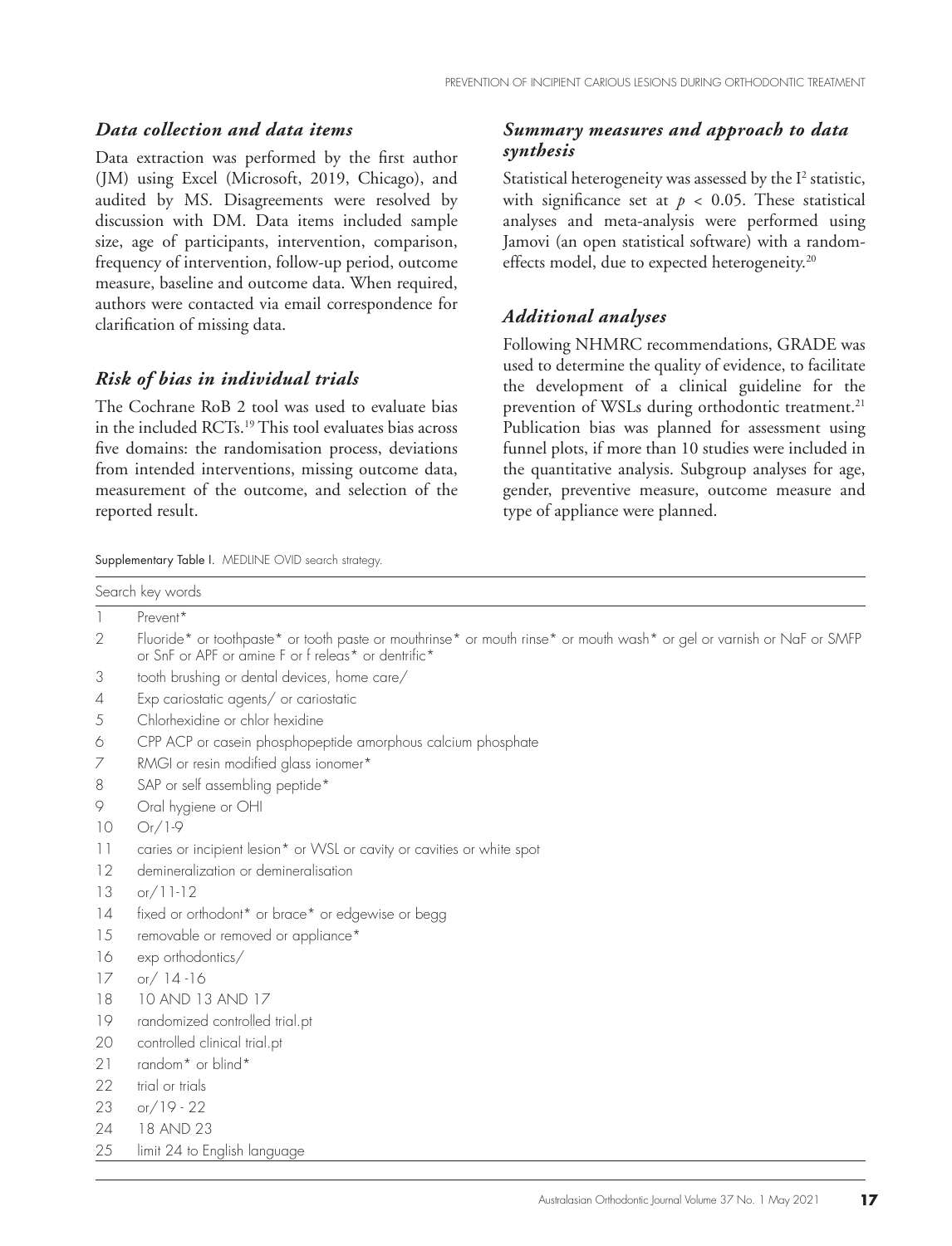#### **Results**

### *Study selection*

A total of 2494 citations were identified through the searches. Following duplicate removal, 1430 articles were available for title and abstract screening. This led to the exclusion of 1368 studies. Subsequently, 62 articles had their full texts read. Based on the predetermined inclusion/exclusion criteria, 44 articles were excluded (Supplementary Table II), and 18 RCTs were included in the qualitative analysis. Following the risk of bias assessment, three RCTs were pooled for quantitative synthesis. The study selection process is illustrated in Figure 1.

## *Study characteristics*

The characteristics of the 18 RCTs included in the qualitative analysis are summarised in Supplementary Table III. Ten trials investigated F, three assessed CHX, two CPP-ACP, two oral hygiene, and one assessed laser intervention.22-39

Following the RoB assessment, three RCTs were included in the quantitative analysis, since the rest were heterogeneous and at high RoB.<sup>25,27,31</sup> Included studies had a total of 433 patients (10–20 years of age), of which 216 participants were allocated to the intervention group.



Figure 1. PRISMA flowchart presenting the study selection and identification process.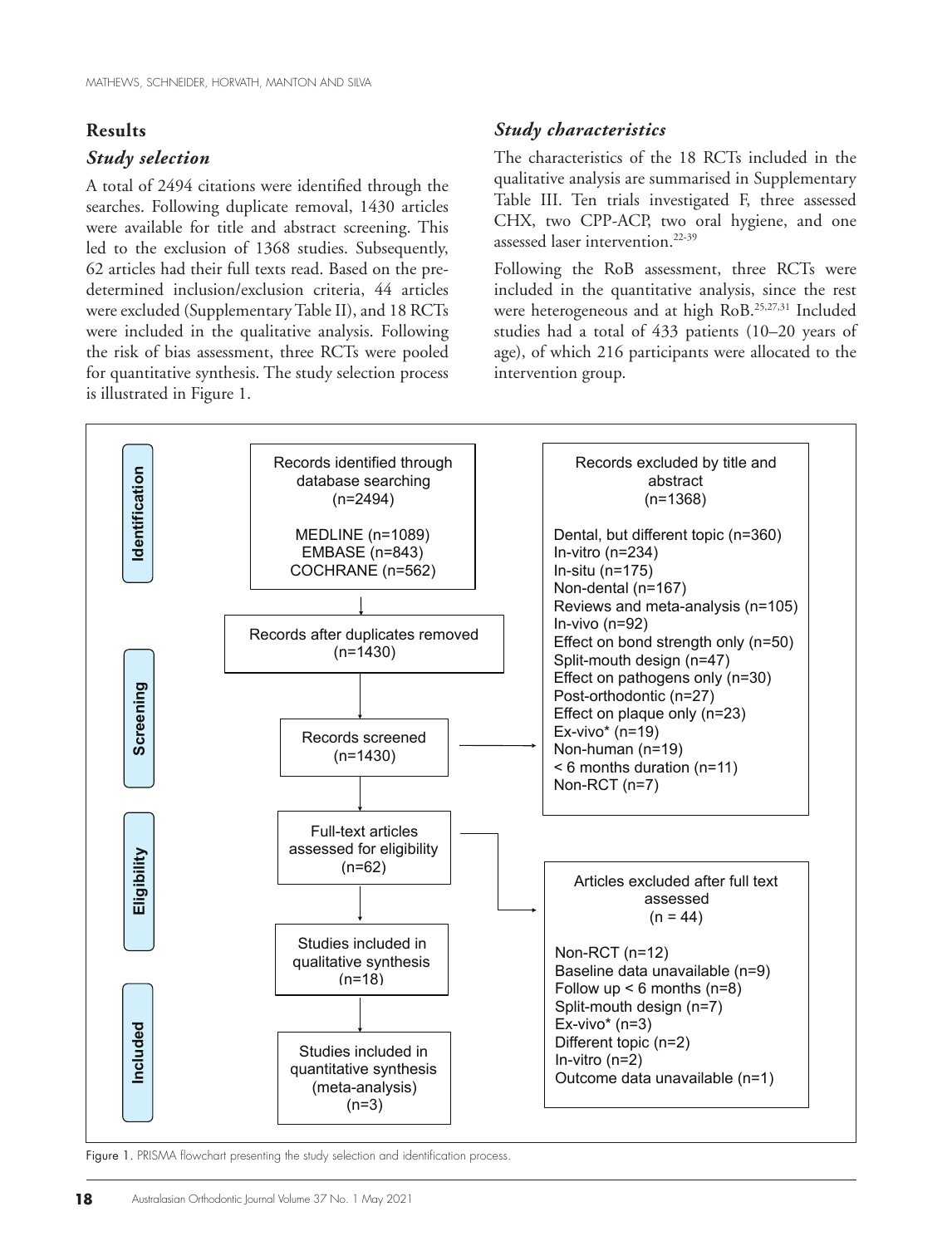Supplementary Table II. Reasons for exclusion following full-text assessment.

| Study                                                                                                                   | Reason for exclusion        |
|-------------------------------------------------------------------------------------------------------------------------|-----------------------------|
| Dimitriadis AG, Sassouni V, and Draus FJ (1974).                                                                        | Non randomised              |
| Boyd RL (1992).                                                                                                         | Non randomised              |
| Boyd RL (1993).                                                                                                         | Non randomised              |
| Turner PJ (1993).                                                                                                       | Non randomised              |
| Banks PA and Richmond S (1994).                                                                                         | Split mouth                 |
| Boyd RL and Rose CM (1994).                                                                                             | Non randomised              |
| Silverman E, Cohen M, Demke RS, and Silverman M (1995).                                                                 | Non randomised              |
| Trimpeneers LM and Dermaut LR (1996).                                                                                   | Non randomised              |
| Marini I, Pellicioni GA, Vecchiet F, Bonetti GA, Checchi L. (1999).                                                     | Baseline data not available |
| Wenderoth CJ, Weinstein M, and Borislow AJ (1999).                                                                      | Split mouth                 |
| Banks PA, Chadwick SM, Asher-McDade C, Wright JL (2000).                                                                | Baseline data not available |
| Hsu CYS, Jordan TH, Dederich DN, and Wefel JS (2000).                                                                   | Non randomised              |
| Harazaki M, Hayakawa K, Fukui T, Isshiki Y, and Powell LG (2001).                                                       | Non randomised              |
| Ogaard B, Larsson E, Henriksson T, Birkhed D, and Bishara SE (2001).                                                    | Baseline data not available |
| Donly KJ (2003).                                                                                                        | Fx-vivo                     |
| Zimmer BVV and Rottwinkel Y (2004).                                                                                     | Non randomised              |
| Abdullah AZ, Stafford SM, Brookes SJ, and Duggal MS (2006).                                                             | In-vitro                    |
| Miura KK, Ito IY, Enoki C, Elias AM, and Matsumoto MAN (2007).                                                          | $<$ 6 months                |
| Shafi I (2008).                                                                                                         | Non-randomised              |
| Dong YN, Chen M, and Ren XM (2009).                                                                                     | Split mouth                 |
| Tenuta LMA, Zamataro CB, Del Bel Cury AA, Tabchoury CPM, and Cury JA (2009).                                            | Split mouth                 |
| Akkurt MD, Amasyali M, Ozcan S, Yagci A, Basak F, and Sagdic D (2011).                                                  | $< 6$ months                |
| Buck T, Pellegrini P, Sauerwein R, Leo MC, Covell Jr DA, Maier T, and Machida CA (2011).                                | Split mouth                 |
| Demito CF, Rodrigues GV, Ramos AL, and Bowman SJ (2011).                                                                | Split mouth                 |
| Najibfard K, Chedjieu I, Ramalingam K, and Amaechi BT (2011).                                                           | $<$ 6 months                |
| Stafford GL (2011).                                                                                                     | Non-randomised              |
| Sollenius O, Karlsson L, Petersson LG, and Twetman S (2013).                                                            | $< 6$ months                |
| Atwa ALDA,. AbuShahba RY, Mostafa M, and Hashem MI (2014).                                                              | $< 6$ months                |
| Melo MA, Morais WA, Passos VF, Lima JP, and Rodrigues LK (2014).                                                        | In-vitro                    |
| Ghajari MF, Eslamian L, Rad AN, and Morovati SP (2015).                                                                 | Baseline data not available |
| Masoud MI, Allarakia R, Alamoudi NM, Nalliah R, and Allareddy V (2015).                                                 | Outcome data not available  |
| Paschoal MA, Moura CMZ, Jeremias F, Souza JF, Bagnato VS, Giusti JSM, and Santos-Pinto L (2015).                        | $<$ 6 months                |
| Restrepo M, Bussaneli DG, Jeremias F, Cordeiro RCL, Magalhaes AC, Palomari Spolidorio DM, and<br>Santos-Pinto L (2015). | Ex-vivo                     |
| Zhang N, Chen C, Weir MD, Bai Y, and Xu HH (2015).                                                                      | Ex-vivo                     |
| Bussaneli DG, Jeremias F, Cordeiro RC, Raveli DB, Magalhaes AC, Candolo C, and Santos-Pinto L<br>$(2016)$ .             | $< 6$ months                |
| Gizani S, Petsi G, Twetman S, Caroni C, Makou M, Papagianoulis L (2016).                                                | Baseline data not available |
| Hammad S and Abdellatif A (2016).                                                                                       | Baseline data not available |
| Miller CC, Burnside G, Higham SM, Flannigan NL (2016).                                                                  | Baseline data not available |
| Oosterkamp BCM, Wafae A, Schols JGJH, van der Sanden WJM, and Wensing M (2016).                                         | Different topic             |
| Korkmaz YN and Yagci A (2018).                                                                                          | $< 6$ months                |
| Liptak L, Szabo K, Nagy G, Marton S, and Madlena M (2018).                                                              | Split mouth                 |
| Benson PE, Alexander-Abt J, Cotter S, Dyer F, Fenesha F, Patel A, Campbell C, Crowley N & Millett D<br>$(2019)$ .       | Baseline data not available |
| Enerback H, Moller M, Nylen C, Odman Bresin C, Ostman Ros I, and Westerlund A (2019).                                   | Different topic             |
| Sonesson M, Brechter A, Abdulraheem S, Lindman R, Twetman S (2019).                                                     | Baseline data not available |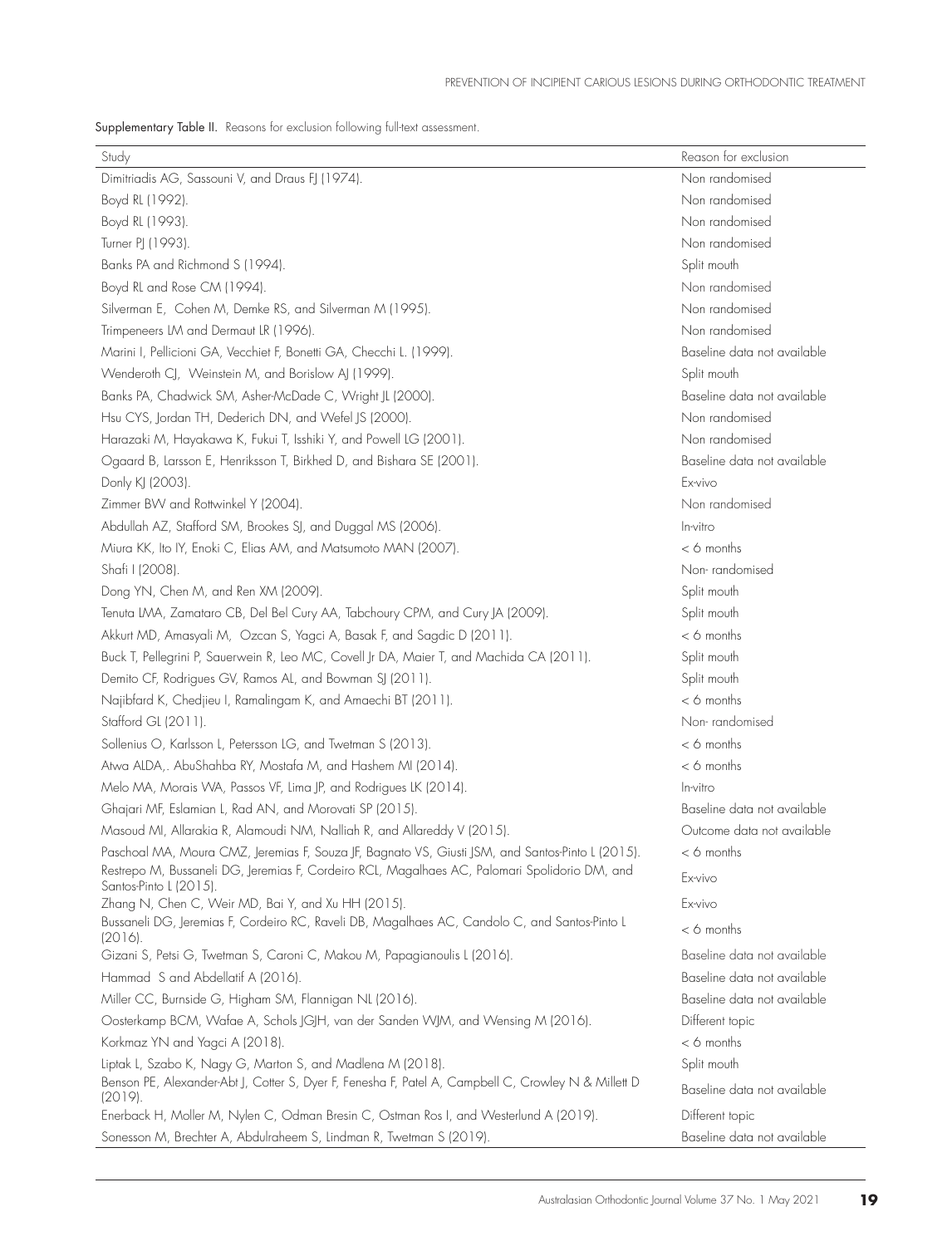## *Risk of bias within studies*

The eighteen RCTs were assessed for RoB (Table I). Ten studies were determined to have a high RoB and were excluded from the quantitative synthesis.22,23,26,28,30,33,34,35,38,39 This led to the consideration of eight RCTs for metaanalysis.24,25,27,29,31,32,36,37

## *Results of individual studies and data synthesis*

Of the eight trials considered for quantitative synthesis, five evaluated the same intervention – topical F application.24,25,27,29,31 The five RCTs identified a reduction in WSL development. The other trials investigated chlorhexidine, oral hygiene, and CPP-ACP.32,36,37 A slight reduction in WSL incidence was obtained by these interventions, which was reported as non-significant. The studies could not be pooled for meta-analysis, since they were heterogeneous interventions.

Of the five F intervention RCTs, three used placebo controls.25,27,31 The other two RCTs used F in their intervention and comparison arms.<sup>24,29</sup> One RCT compared a toothpaste combining SnF<sub>2</sub> and AmF to a NaF toothpaste with the same F concentration.<sup>24</sup> While another compared two toothpastes of different F concentration.29 Since these studies prevented the estimation of effect size, it was decided to synthesise data from the three trials that compared the effects of F to a placebo.<sup>25,27,31</sup>

Two studies compared the effect of professionally applied  $F<sub>25,27</sub>$  They investigated the effects of a sixweekly application of 0.9% difluorsilane (1000 ppm F) in a polyurethane varnish base and a two-monthly application of 12,300 ppm APF foam.25,27 Conversely, the effect of daily at-home use of a 250 ppm NaF rinse was investigated using quantitative light induced fluorescence (QLF) by another trial.<sup>31</sup> Compliance with the use of a mouthrinse was not recorded. The F interventions were supplementary to standard oral hygiene practice of twice daily brushing with a fluoridated toothpaste.

In the three RCTs, a clinical assessment was performed under artificial white lighting following plaque removal.25,27,31 Patients with developmental defects of enamel (DDE) such as hypoplasia and fluorosis were excluded in one study.<sup>27</sup> The other two RCTs did not consider DDE.25,31 The diagnosis and assessment of

WSLs differed between the studies. The teeth were dried with sterile gauze prior to clinical examination in one RCT.27 Clinical photographs were taken after drying the teeth in two RCTs.<sup>25,31</sup> The bonding materials used to attach appliances varied between the RCTs. One study did not provide this information.<sup>31</sup> Resin composite was used in one trial, while the other study used a resin applied as a pre-coated bracket (Victory Twin APC II bracket, 3M Unitek, CA, USA).25,27 All three RCTs had some concerns related to RoB (Figure 2).

The pooled effect size from the random-effects model showed a risk difference of -0.23 (95% CI: -0.35, -0.11, *p* < 0.001; Figure 3). A 23% reduction in WSL incidence was obtained with F interventions. Similar results were obtained using a fixed-effects model (Supplementary Figure 1). Statistical heterogeneity was moderate at 49.3% (Figure 4). Only one study investigated the effect of  $F$  on lesion size.<sup>31</sup> Since there were no WSLs at the start of the study for these participants, the effect on lesion inhibition could not be ascertained.

# *Additional analyses*

The publication and reporting biases were not analysed since fewer than ten studies were included in the meta-analysis. Subgroup analyses were not conducted due to insufficient data. A pooled adverse effect profile for F could not be constructed, since only one study reported adverse events, of which there were none.<sup>27</sup>

## *Clinical guideline*

## *Quality of evidence (GRADE)*

The findings from the quantitative analysis of the three included RCTs were used for grading F interventions.25,27,31 The quality of evidence for CHX, CPP-ACP, oral hygiene program and laser interventions were graded from the initial full-texts analysed. This included the RCTs and observational studies.

According to the GRADE evaluation, a moderate quality of evidence for the use of F during orthodontic care was obtained (Figure 5). Quality was downgraded to moderate due to statistical heterogeneity and a small number of RCTs. Very low-quality evidence was obtained for CHX, CPP-ACP, oral hygiene program and laser therapy, due to non-randomised studies that were sponsor funded and measured surrogate outcomes (Figure 5).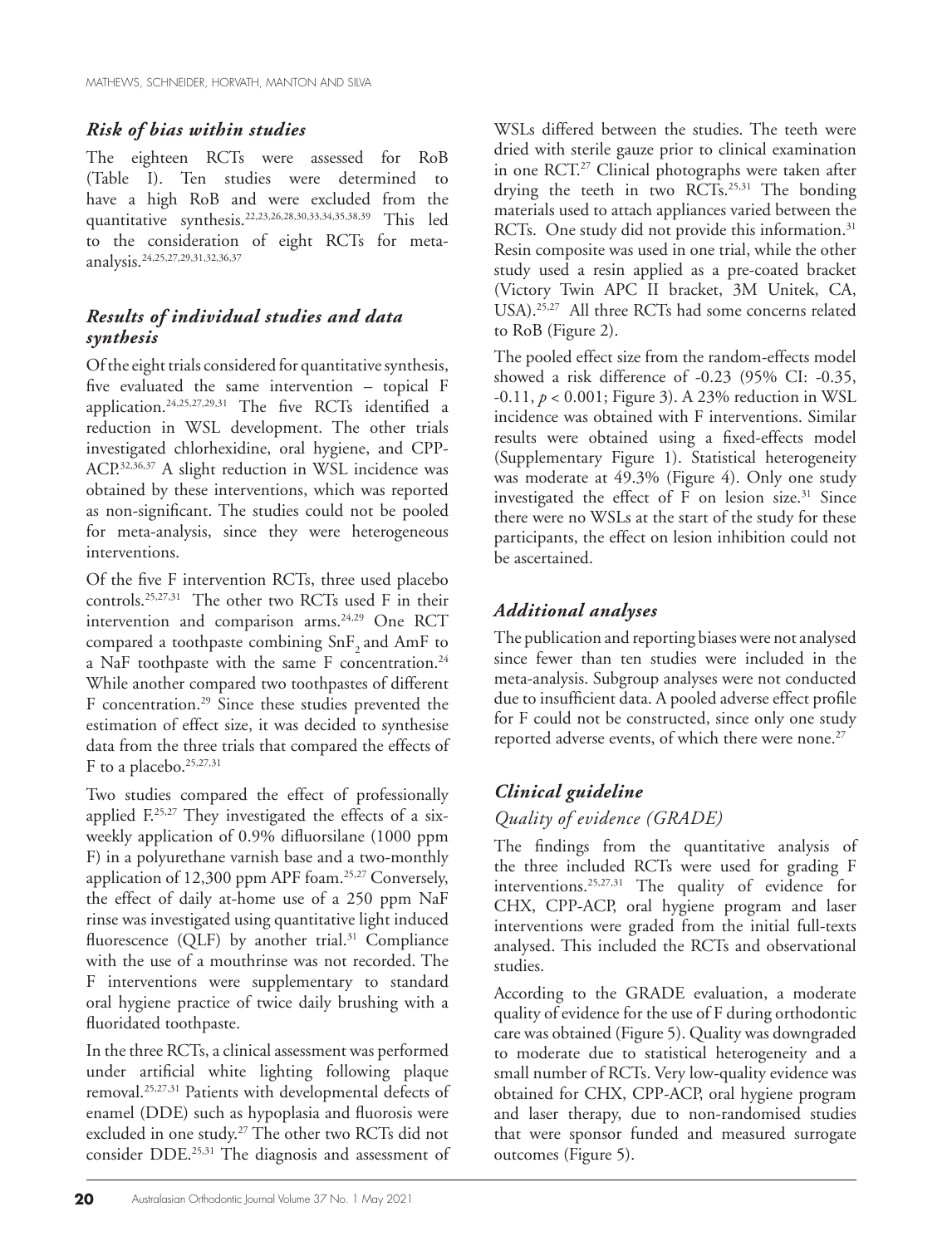

Figure 2. Risk of bias summary of studies included in the meta-analysis.



Figure 3. Meta-analysis of WSL risk reduction with fluoride interventions, using a random-effects model. The forest plot shows the pooled effect of fluoride on WSL incidence.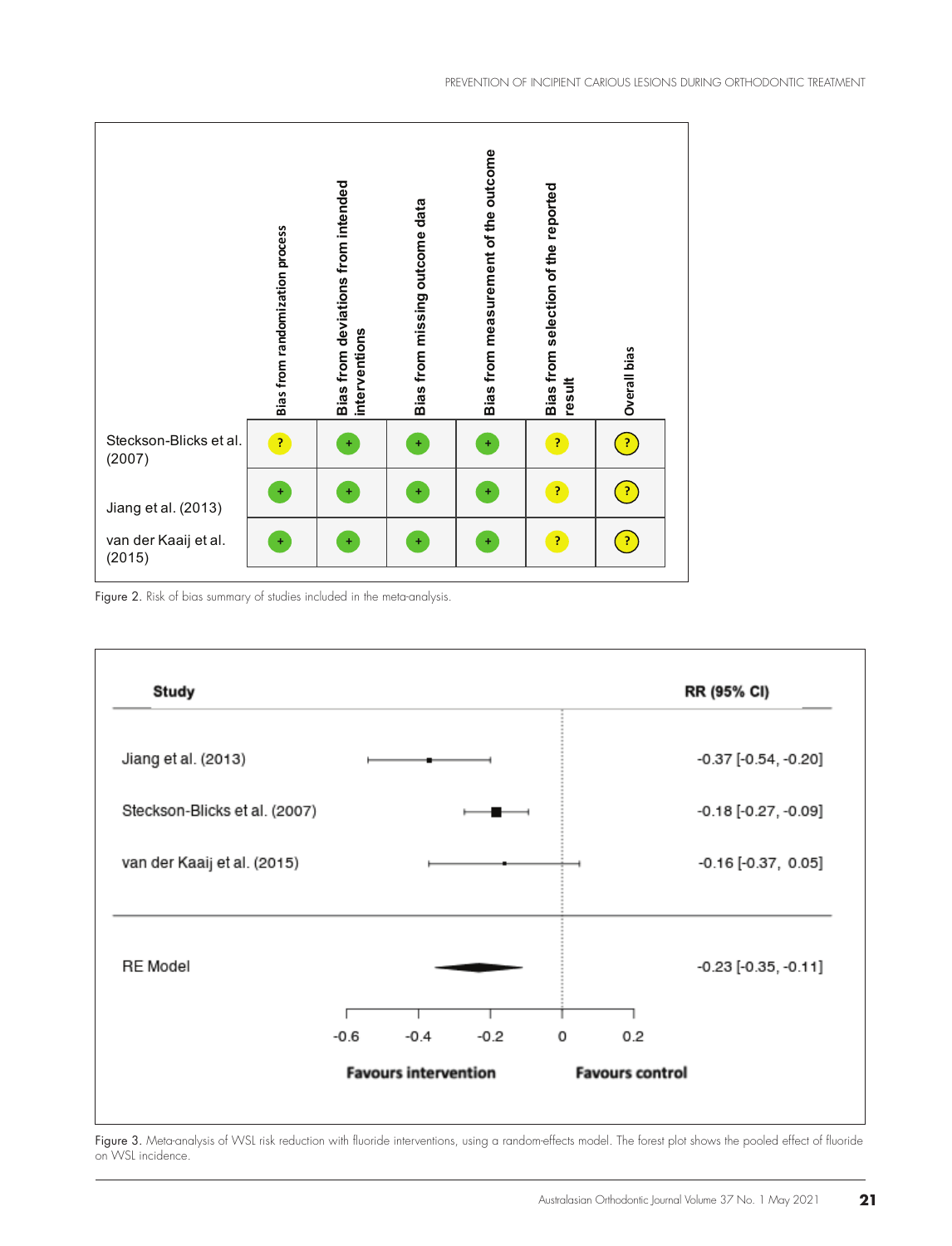|       | Heterogeneity Statistics       |                |       |       |       |       |
|-------|--------------------------------|----------------|-------|-------|-------|-------|
| Tau   | Tau <sup>2</sup>               | $\mathsf{H}^2$ | $R^2$ | df    |       |       |
| 0.076 | $0.0058$ (SE= $0.0119$ ) 49.3% | 1.972          |       | 2.000 | 3.951 | 0.139 |

Figure 4. Heterogeneity assessment

| Preventing the development of carious lesions during orthodontic treatment: An evidence-based guideline for clinicians<br>Outcome: WSL incidence (follow up: mean 12 months; assessed with: DMFS, ICDAS, WSL Index) |                         |                                                   |                               |                      |                             |                    |                                   |                                |                                                          |
|---------------------------------------------------------------------------------------------------------------------------------------------------------------------------------------------------------------------|-------------------------|---------------------------------------------------|-------------------------------|----------------------|-----------------------------|--------------------|-----------------------------------|--------------------------------|----------------------------------------------------------|
|                                                                                                                                                                                                                     |                         |                                                   |                               |                      | <b>Certainty assessment</b> |                    |                                   |                                |                                                          |
| <b>Intervention</b>                                                                                                                                                                                                 | Nº of<br><b>studies</b> | <b>Study design</b>                               | <b>Risk of</b><br><b>bias</b> | <b>Inconsistency</b> | <b>Indirectness</b>         | <b>Imprecision</b> | <b>Publication</b><br><b>bias</b> | <b>Other</b><br>considerations | <b>Quality of</b><br>evidence                            |
| Fluoride                                                                                                                                                                                                            | 3                       | randomised trials                                 | not serious                   | serious              | not serious                 | not serious        | not serious                       | none                           | $\oplus \oplus \oplus \bigcirc$<br>MODERATE <sup>1</sup> |
| Chlorhexidine                                                                                                                                                                                                       | $\overline{7}$          | randomised trials<br>and observational<br>studies | serious                       | not serious          | not serious                 | serious            | serious                           | none                           | $\oplus$ OOO<br>VERY LOW <sup>2</sup>                    |
| CPP-ACP                                                                                                                                                                                                             | 2                       | randomised trials                                 | serious                       | not serious          | not serious                 | serious            | serious                           | none                           | $\oplus$ OOO<br>VERY LOW <sup>3</sup>                    |
| OHI                                                                                                                                                                                                                 | 5                       | randomised trials<br>and observational<br>studies | serious                       | not serious          | serious                     | serious            | not serious                       | none                           | $\oplus$ OOO<br><b>VERY LOW4</b>                         |
| Laser                                                                                                                                                                                                               | 4                       | randomised trials<br>and observational<br>studies | serious                       | not serious          | serious                     | serious            | not serious                       | none                           | $\oplus$ OOO<br>VERY LOW <sup>5</sup>                    |

<sup>1</sup> Moderate heterogeneity of 49.3% leads to serious inconsistency amongst the randomised trials.<br><sup>2</sup> There were two sponsor funded studies, which could have biased their reporting. Low sample size leads to serious impreci

<sup>3</sup> There was one sponsor funded trial, which could have biased their reporting. Low sample size leads to serious imprecision in the results.

<sup>4</sup> One study assessed the effect of caries risk and its impact on prophylactic procedures. This is an indirect measure for the outcome. Low sample size leads to serious imprecision in the results.

<sup>5</sup> Two studies conducted ex vivo experimentation, which is not directly transferable to clinical practice. Low sample size leads to serious imprecision in the results

Figure 5. GRADE evidence profile: caries prevention during orthodontic treatment.

## *Resource use and economic evaluation (GRADE)*

The primary resource to evaluate is the intervention, both in-chair and at-home. The cost of F interventions may vary within and across countries, and could be shared by governments, private insurers and patients. A cost-benefit analysis regarding F for caries prevention has not been conducted previously. Therefore, an economic evaluation could not be performed in the present review. Since these caries preventive resources are not labour intensive, a resource use evaluation may not be important in developing clinical recommendations.

## *Clinical recommendations (GRADE)*

For policy makers in governments, institutions and health insurers, the use of F during orthodontic treatment is recommended for adoption as a policy. For most healthy patients undergoing orthodontic treatment, the use of F as a caries preventive measure

**22** Australasian Orthodontic Journal Volume 37 No. 1 May 2021

is advocated. For patients who prefer to avoid F, appropriate advice from the clinician is recommended. Clinicians are advised to routinely use topical F during orthodontic care.

## **Discussion**

## *Summary of evidence*

In the present SR, the effect of interventions in the prevention of WSLs during orthodontic treatment was evaluated. Previous SRs have several limitations (Supplementary Table IV), including the inclusion of high-risk studies. These include *in vitro, in vivo, ex vivo,* retrospective, non-RCT and split mouth design studies (Supplementary Table V). It is critical to conduct sensitivity analyses to evaluate whether studies associated with a high risk of bias influence the pooled estimate. This aspect has been lacking in previous published SRs. Additionally, several SRs included studies that considered WSL inhibition post-orthodontic treatment. Since complete reversal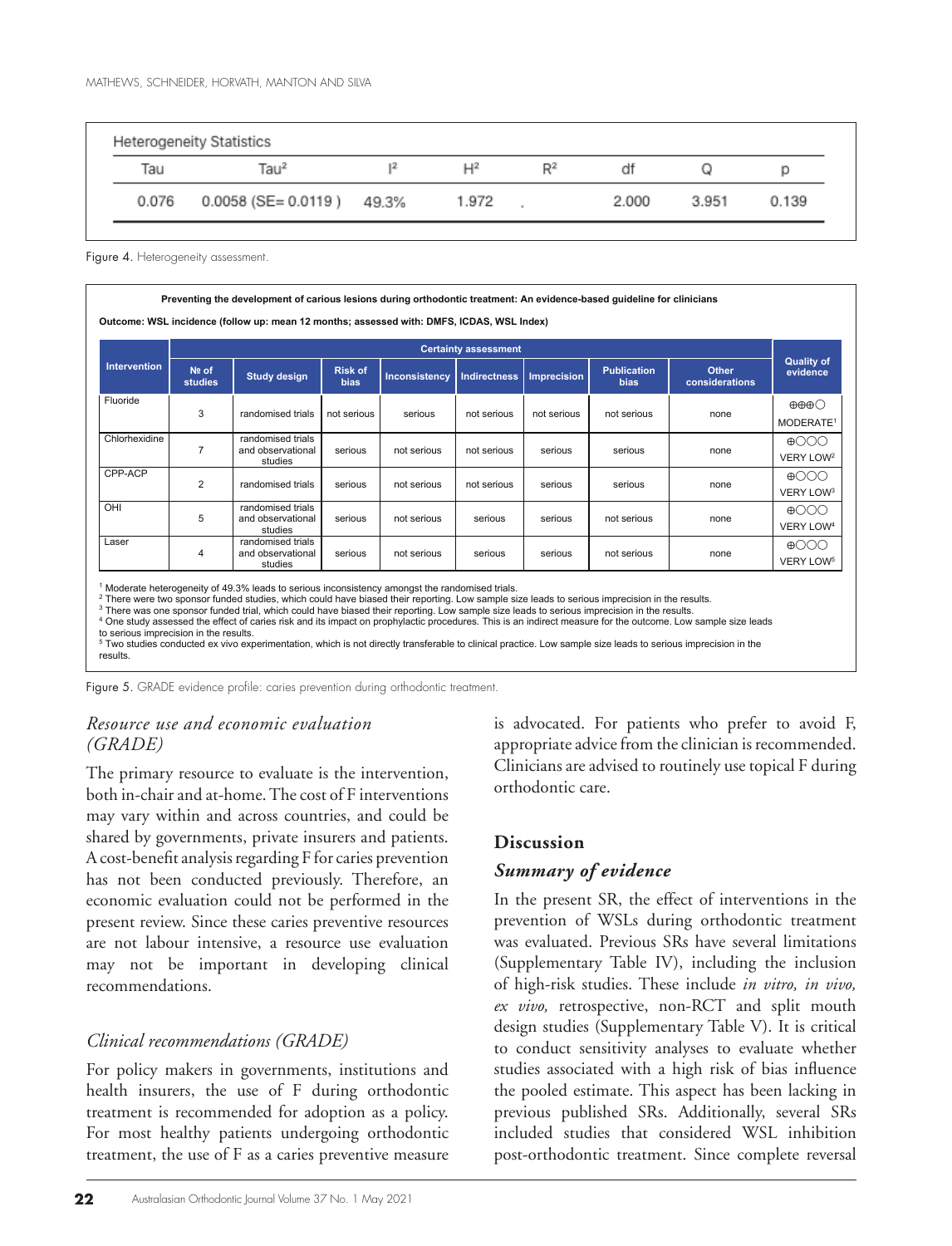is unachievable with current interventions, it is imperative to prevent WSLs.<sup>40,41</sup> This counters the undesirable aesthetic and biologic consequences of WSL development.

The present review addressed these limitations through a rigorous approach. An *a priori* registration on the PROSPERO database, extensive search on multiple databases, and an independent analysis approach provided robustness in this review. The use of an updated Cochrane RoB 2 was also advantageous, since it identified an overall risk within the studies, and was less subjective compared to previous versions.

Eight studies were excluded due to their short duration of less than six months. A longer time frame was a key eligibility criterion because a short follow-up period is likely to be insufficient for clinically detectable signs of dental caries to develop in many individuals. Even when carious lesions are detected early, prior to cavitation, the demineralisation process may have been present for months or years.2 The lack of adequate follow-up could lead to a type I error due to under-reporting of WSLs. Furthermore, several studies were excluded because they failed to include the presence of carious lesions (WSLs) as an outcome, and instead, resorted to report changes in microbiome, plaque and saliva. While these studies provided valuable insights into the mechanisms by which preventive measures reduce the risk of developing carious lesions, they cannot be considered equivalent to measuring the actual outcome of identifying WSLs. A reduction in certain cariogenic pathogens may not have an effect on WSL incidence, since the remineralisation-demineralisation balance is influenced by other factors.2 These surrogate measures cannot yet be utilised as accurate markers of clinical disease.

The three RCTs included in the quantitative analysis investigated different F concentrations, and none were considered a low RoB. Two studies in the metaanalysis did not have an initially calculated sample size.<sup>25,31</sup> One RCT calculated the sample size required as 132 participants per group.<sup>25</sup> Following attrition, this became 132 and 125 per group. Similarly, another RCT required 47 participants per group following their power calculation.<sup>31</sup> Subsequent to dropouts, the groups were 36 and 45. These discrepancies could affect the statistical power of the studies, due to the risk of a type II error. One study had no pre-specified analysis plan, which created a potential for bias in the analysis *post hoc.*27 Although the outcome measures

differed between the three RCTs as the analysis was based on the proportion of WSL incidence, this did not affect the synthesis. The heterogeneity obtained could be explained by the differing concentration and delivery vehicles of F in these trials. Since the number of studies assessed was low, heterogeneity analysis might be misleading due to decreased sensitivity.

The GRADE evaluation considers the number and design of studies in addition to effect sizes, which highlighted the lack of RCTs on the topic. The recommendation to use F during orthodontic treatment supports the current widespread usage by dental professionals.42 F therapy could include professional delivery as part of clinical care, or at-home use of F rinses and toothpastes. However, reported poor compliance with mouth rinsing by orthodontic patients reduces the clinical effectiveness of at-home therapies.43 Since F interventions alone provide a 23% risk reduction of WSL development during orthodontic care, the combination of other preventive measures could reduce the risk further. Proper oral hygiene and non-cariogenic dietary practices in combination with F interventions may be of greater importance to reduce the risk of WSL incidence. The present review was unable to evaluate the costeffectiveness of interventions, as no appropriate studies were identified, an important consideration that is likely to favour at-home therapy. No RCTs were conducted to investigate the preventive effects of self-assembling peptides (SAP), RMGIC coatings and other calcium products such as TCPs. The metaanalysis was planned to be performed using Stata, but Jamovi statistical software was used, due to its open and free access.

## *Limitations*

There are several limitations associated with this review. The World Health Organization International Clinical Trials Registry Platform was not sought for unpublished studies, which could have provided additional relevant papers. The exclusion of non-English papers may have omitted well-conducted relevant studies. Since only three RCTs were pooled for meta-analysis, the estimates of risk difference may differ from the results obtained. Nevertheless, both random and fixed effects models provided similar outcomes. The results related to the inhibition of WSL progression and patient reported outcomes were not investigated in the included studies.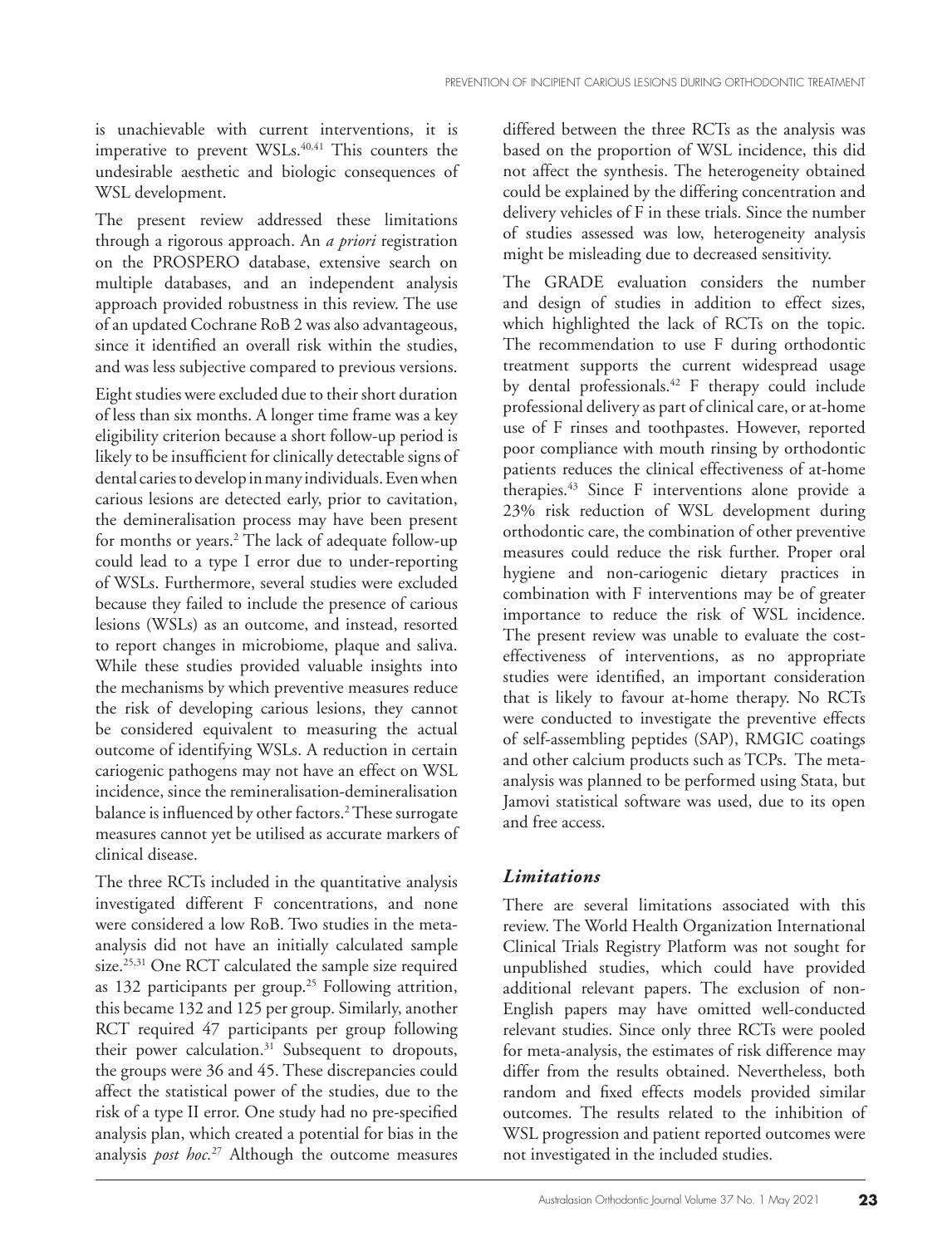| Study<br>(year, country)                    | Sample size                                            | Age of participants                                   | Intervention                                                                                                                                         | Control/ Comparison                                                                         |
|---------------------------------------------|--------------------------------------------------------|-------------------------------------------------------|------------------------------------------------------------------------------------------------------------------------------------------------------|---------------------------------------------------------------------------------------------|
| Ogaard et al.<br>(1997, Sweden)             | 198 (101<br>experimental;<br>$9\overline{7}$ controls) | $12-15$                                               | Fluoride varnish (Fluor Protector);<br>Antimicrobial varnish (Cervitec)                                                                              | Placebo and F varnish                                                                       |
| Alexander et al.<br>(2000, US)              | 72 (22:25:25<br>controls,<br>2*experimental<br>groups) | Mean 13.93                                            | Group 1: Tooth brush instruction, high<br>potency and frequency F gel; Group 2:<br>Tooth brush instruction, high potency and<br>frequency dentrifice | Tooth brush instruction,<br>low potency, high<br>frequency F rinse                          |
| Weiss et al.<br>(2005, Germany)             | 68 (34 per<br>group)                                   | Mean 14.1                                             | Chlorhexidine gel in chair and 2.26% NaF<br>varnish                                                                                                  | 40% chlorhexidine varnish<br>and 2.26% NaF varnish                                          |
| Al Mulla et al.<br>(2010, Saudi Arabia)     | 100(51)<br>experimentals;<br>$49$ controls)            | Mean 16.9                                             | Modified F toothpaste technique: minimal<br>rinsing of paste after brushing (1450 ppm F)                                                             | Regular brushing (1450<br>ppm F                                                             |
| Hoffman et al.<br>(2015, USA)               | 48 (24 per<br>group)                                   | Mean 15.6 in<br>experimental group<br>15.3 in control | 5000ppm NaF with 5% NovaMin paste                                                                                                                    | 1500ppm F toothpaste                                                                        |
| Suetenkov et al.<br>(2015, Russia)          | 60 (30 per<br>group)                                   | $12-13.$                                              | Laser therapy (OPTODAN and FotoSan) with<br>control goup regime                                                                                      | Twice daily brushing<br>with 1400ppm F paste,<br>0.05% CHX mouthrinse<br>for 10 days, F gel |
| Esenlik et al.<br>(2016, Turkey)            | 40 (20 per<br>group)                                   | Mean 17                                               | CPP-ACP paste                                                                                                                                        | No treatment                                                                                |
| Alavi et al.<br>$(2018, \text{Iran})$       | 40 (10 in each<br>group)                               | Mean 23                                               | Group 1: 0.2% CHX varnish; Group 2: 5%<br>NaF varnish                                                                                                | Group 3: placebo<br>varnish; Group 4: control                                               |
| Gomeza et al.<br>(2018, Spain)              | 20 (10 per<br>group)                                   | Mean 15.0 in<br>experimental group<br>14.2 in control | Photodynamic therapy - Methylene blue<br>activated by laser at 670nm                                                                                 | Ultrasonic scaler clean                                                                     |
| Janatschke et al.<br>(2001, Germany)        | 33 (18)<br>experimentals;<br>15 controls)              | Median 15                                             | 40% chlorhexidine varnish                                                                                                                            | Placebo                                                                                     |
| Ogaard et al.<br>(2006, Sweden)             | 97(50)<br>experimentals;<br>$4\overline{7}$ controls)  | Mean 14.4                                             | AmF/ SnF2 (1400ppm F) toothpaste and<br>250ppm F rinse                                                                                               | NaF (1400ppm F)<br>toothpaste and 250ppm<br>F rinse                                         |
| Steckson-Blicks et al.<br>(2007, Sweden)    | 257 (132<br>experimentals;<br>125 controls)            | $12-15.$                                              | F varnish (0.1% F)                                                                                                                                   | Placebo varnish                                                                             |
| Jiang et al.<br>(2013, China)               | 95 (48)<br>experimentals;<br>$47$ controls)            | 10-20.                                                | .23% APF foam                                                                                                                                        | Placebo foam                                                                                |
| Fretty<br>(2014, USA)                       | 55                                                     | 13                                                    | .23% APF foam                                                                                                                                        | Placebo foam                                                                                |
| Sonesson et al.<br>(2014, Sweden)           | 391 (188<br>experimentals;<br>192 controls)            | $11-16.$                                              | 5000ppm NaF paste                                                                                                                                    | 1450ppm NaF paste                                                                           |
| van der Kaaij et al.<br>(2015, Netherlands) | 81 (36<br>experimentals;<br>$45$ controls)             | Mean 13.3                                             | 250ppm F rinse (100ppm AmF, 150ppm<br>Naf                                                                                                            | Placebo rinse                                                                               |
| Zotti et al.<br>(2016, Italy)               | 80 (40 per<br>group)                                   | Mean 14.1 in study<br>group 13.6 in control           | Whatsapp based reminder re OH                                                                                                                        | No app based reminders                                                                      |
| Rechmann et al.<br>(2018, USA)              | 37 (19<br>experimentals,<br>18 controls)               | Mean 15.9                                             | 1100ppm F paste with MI Varnish (10%<br>w/v CPP-ACP, 5% NaF) and MI Paste Plus<br>(10% w/v CPP-ACP, 0.2% 900ppm NaF)                                 | 1100ppm F paste with<br>0.05% NaF rinse                                                     |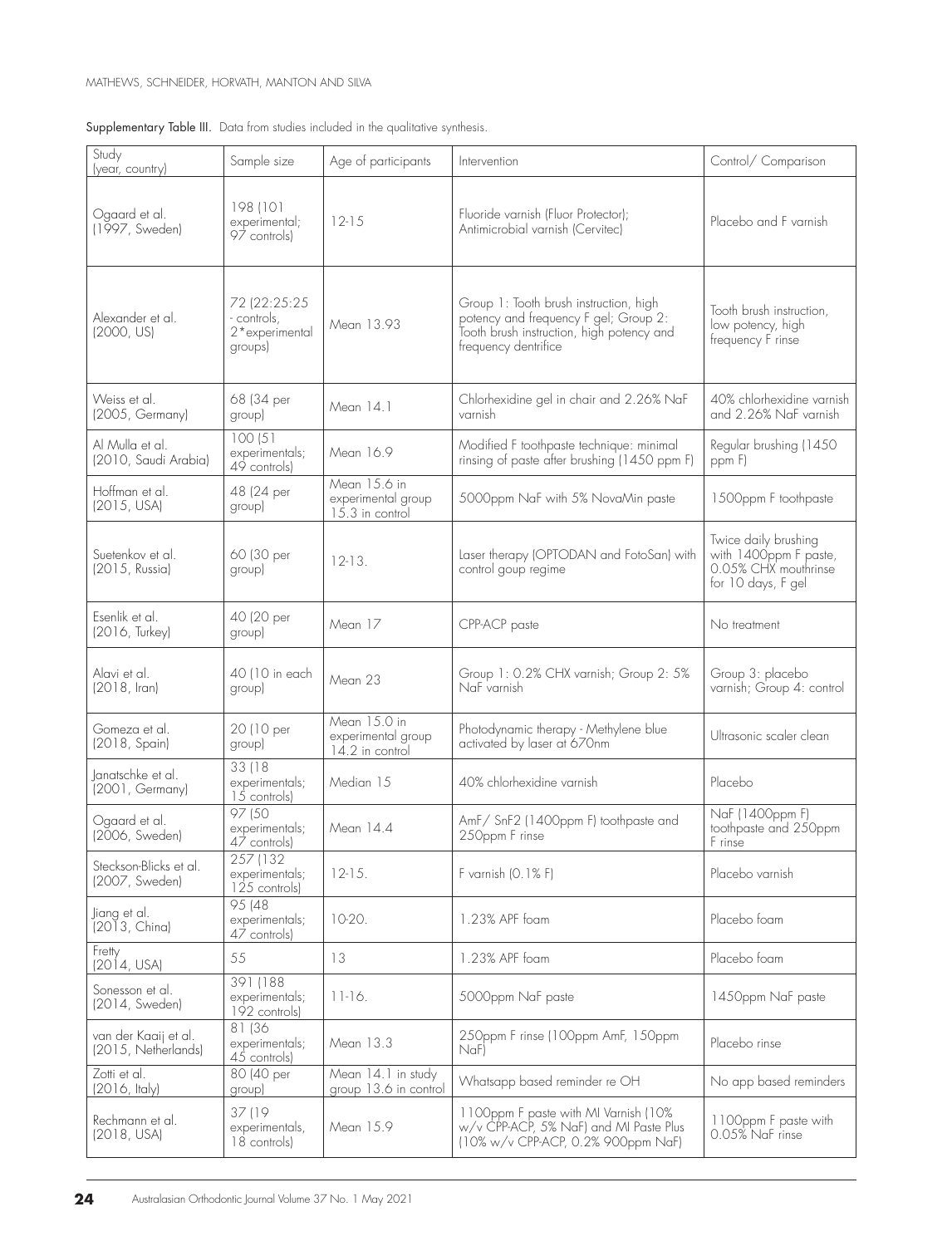| Frequency                                                                                                                                                                                                      | Follow up<br>period                                             | Outcome measure                              | Baseline                                                                                           | Outcome                                                                                              | Adverse<br>effects             |
|----------------------------------------------------------------------------------------------------------------------------------------------------------------------------------------------------------------|-----------------------------------------------------------------|----------------------------------------------|----------------------------------------------------------------------------------------------------|------------------------------------------------------------------------------------------------------|--------------------------------|
| Pre-bonding, Cervitec:<br>weekly for 3 weeks. F<br>varnish applied at bonding.<br>Cervitec 6 weeks later<br>Both varnishes: 3 monthly<br>afterwards                                                            | 6 months                                                        | WSL index                                    | Experimental - mean 1.1<br>SD 0.2; Control - mean 1.1<br>$SD$ $O.1$                                | Experimental - mean 1.1<br>SD 0.2; Control - mean<br>$1.1$ SD 0.1                                    | None<br>reported               |
| Control: 2/day brushing<br>with 1.1% Naf dentrifice<br>and 0.05% APF rinse;<br>Group 1: 2/day brushing<br>with 1.1% NaF dentrifice<br>and 1.1% NaF gel; Group<br>2: 2/day brushing with<br>1.1% NaF dentrifice | Group 1 -<br>$27.1$ ; Group<br>$2 - 26.4$ ;<br>Control - 24.8   | Fnamel<br>Demineralisation<br>Scale          | Group 1 - 3.8 SD 5.8;<br>Group 2 - 4.4 SD 6.8;<br>Control - 2.1 SD 3.8                             | Group 1 - 6.4 SD 10.4;<br>Group 2 - 6.0 SD 9.2;<br>Control - 10.2 SD 14.2                            | None<br>reported               |
| CHX 3 monthly. F varnish 4<br>and 8 week rotations                                                                                                                                                             | 10 months                                                       | <b>DMFS</b>                                  | Experimental - mean 10.9<br>SD 2.5; Control - mean<br>10.9 SD 4.5                                  | Experimental - mean 15.1<br>SD 4.5; Control - mean<br>increase 14.4 SD 5.5                           | None<br>reported               |
| Daily practice                                                                                                                                                                                                 | 24 months                                                       | <b>DFS</b>                                   | Experimental - mean 8.3<br>SD 7.5; Control - mean 8.1<br>SD 8.4                                    | Experimental - mean 9.0<br>SD 8.0; Control - mean<br>11.6 SD 10                                      | None<br>reported               |
| Daily practice                                                                                                                                                                                                 | 6 months                                                        | Decalcification<br>index                     | Experimental - mean 0.33<br>SD 0.34; Control - mean<br>$0.33$ SD $0.4$                             | Experimental - mean 0.47<br>SD 0.37; Control - mean<br>0.44 SD 0.47                                  | None<br>reported               |
| 3 monthly                                                                                                                                                                                                      | 18 months                                                       | <b>DMFS</b>                                  | Experimental - mean 3.33<br>SD 0.17; Control - mean<br>3.76 SD 0.33                                | Experimental - mean 5.99<br>SD 0.19; Control - mean<br>5.13SD 0.15                                   | None<br>reported               |
| Monthly                                                                                                                                                                                                        | Debonding<br>$(25$ months)                                      | DMFT, DMFS,<br>WSL Index                     | [WSL Index] Experimental<br>mean 0; Control - mean 0                                               | [WSL Index] Experimental -<br>mean 1.9 SD 1.5; Control<br>$-$ mean 4.1 SD 4.0                        | <b>None</b><br>reported        |
| 3 monthly                                                                                                                                                                                                      | 9 months                                                        | <b>ICDAS</b>                                 | Group 1 - 1.5 SD 0.52;<br>Group 2 - 1.4 SD 0.51<br>Group 3 - 1.1 SD 0.31;<br>Group 4 - 1.1 SD 0.31 | Group 1 - 1.1 SD 0.00;<br>Group 2 - 1.0 SD 0.00;<br>Group 3 - 1.2 SD 0.63;<br>Group 4 - 1.30 SD 0.48 | None<br>reported               |
| 2 weekly intially. Then three<br>monthly                                                                                                                                                                       | 9 months                                                        | <b>ICDAS</b>                                 | Experimental - mean 0.14<br>SD 0.03; Control - mean<br>0.13 SD 0.02                                | Experimental - mean 0.21<br>SD 0.025; Control - mean<br>0.2 SD 0.02                                  | None<br>reported               |
| 8 weekly                                                                                                                                                                                                       | median 21<br>months                                             | DMFS                                         | Experimental - mean 10.5;<br>Control - mean 8                                                      | Experimental - mean 14.4;<br>Control - mean 14.3                                                     | None<br>reported               |
| 2/day brush and 1/day<br>rinse                                                                                                                                                                                 | Debonding                                                       | WSL index                                    | Experimental - mean 1.02<br>SD 0.08; Control - mean<br>1.0 SD 0.02                                 | Experimental - mean 1.05<br>SD 0.13; Control - mean<br>1.08 SD 0.17                                  | <b>None</b><br>reported        |
| 6 weekly                                                                                                                                                                                                       | Debonding                                                       | DMFS                                         | Experimental - mean 2.8<br>SD 4.2; Control - mean 2.7<br>SD 3.8                                    | Experimental - mean 7.62;<br>Control - mean 19.34                                                    | None<br>reported               |
| 2 monthly                                                                                                                                                                                                      | Debonding                                                       | WSL index                                    | Experimental - mean 0.31<br>SD 1.07; Control - mean<br>0.43 SD 1.68                                | Experimental - mean 1.02<br>SD 3.00; Control - mean<br>4.79 SD 5.58                                  | No side<br>effects<br>occurred |
| 2 monthly                                                                                                                                                                                                      | 6-8 months                                                      | WSL index                                    | Experimental - 0; Control - 0                                                                      | Experimental - 37.5%;<br>Control - 32.3%                                                             | None<br>reported               |
| $2$ /day                                                                                                                                                                                                       | Debonding<br>(Mean $1.\overline{8}$ yrs   WSL index<br>SD 0.53) |                                              | Experimental - mean 0.3<br>SD 1.0; Control - mean 1.0<br>SD 1.8                                    | Experimental - mean 0.4<br>SD 1.0; Control - mean<br>$1.2$ SD $1.8$                                  | None<br>reported               |
| Daily practice                                                                                                                                                                                                 | mean 24.5<br>months                                             |                                              | DMFS and ICDAS   Experimental - 0; Control - 0                                                     | Experimental - 30.6%;<br>Control - 46.7%                                                             | None<br>reported               |
| Daily practice                                                                                                                                                                                                 | 12 months                                                       | WSL index                                    | [No of pts] Experimental - 4;<br>Control - 5                                                       | [No of pts] Experimental -<br>$7$ ; Control - $16$                                                   | None<br>reported               |
| 2/day F paste use; MI<br>Varnish 3 monthly; MI Paste<br>Plus 1/day; Naf rinse 1/<br>day                                                                                                                        | 12 months                                                       | Enamel<br>Decalcification<br>Index and ICDAS | Experimental - mean 21.9<br>SD 1.3; Control - mean<br>21.1 SD 1.3                                  | Experimental - mean 22.3<br>SD 1.4; Control - mean<br>22.5 SD 1.5                                    | None<br>reported               |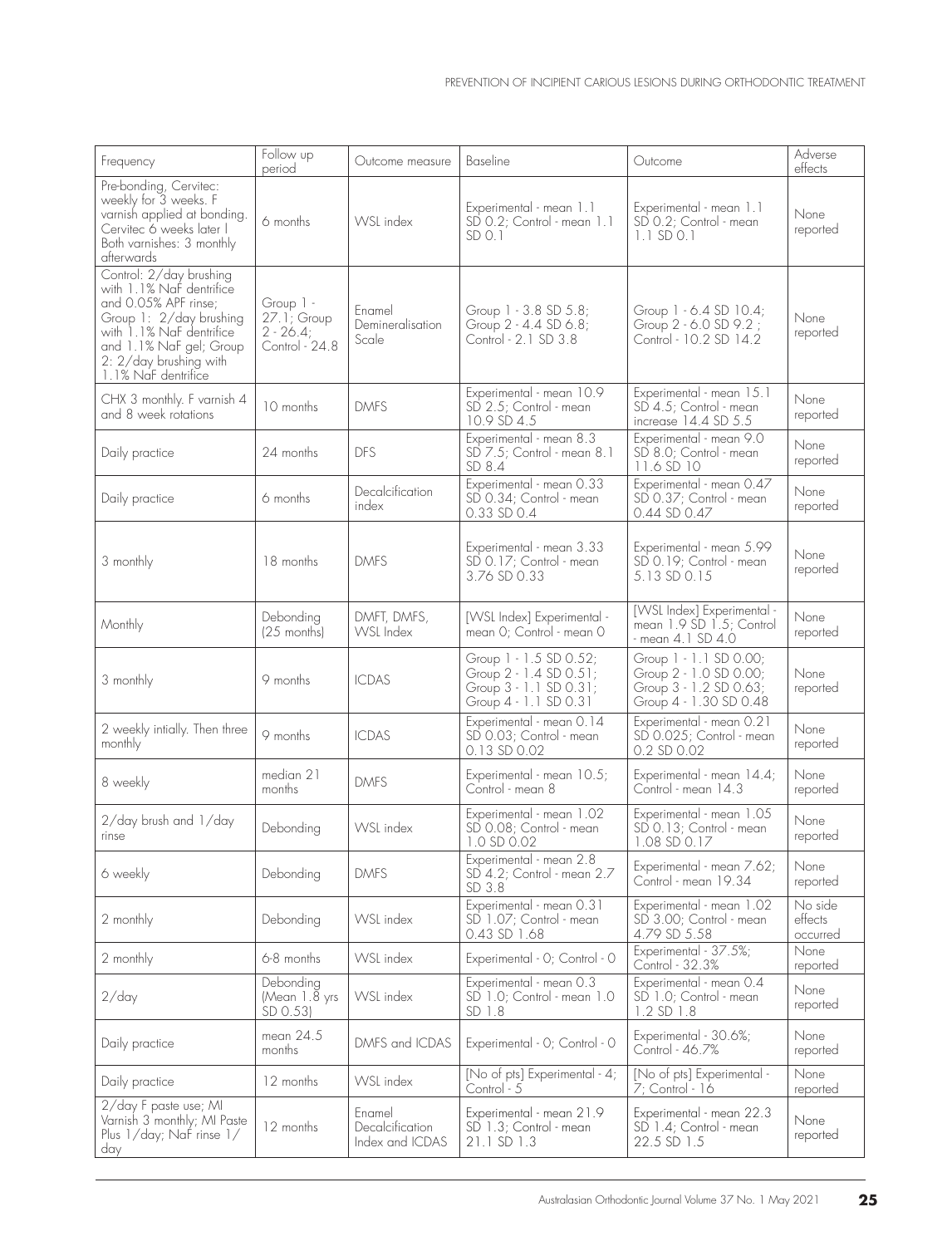| Systematic reviews     |                          |                             |                                             |                |                |                              |                                                                                                                                                              |
|------------------------|--------------------------|-----------------------------|---------------------------------------------|----------------|----------------|------------------------------|--------------------------------------------------------------------------------------------------------------------------------------------------------------|
| Author                 | Pre-registered?          | Intervention                | Studies used                                | Risk of        |                | bias done? GRADE? Guideline? | Comments                                                                                                                                                     |
| (2004)<br>Derks        |                          | F, CHX, GIC                 | RCTs and split mouth studies                | Ζ              | $\overline{Z}$ | $\mathbb Z$                  | considered $\left(11/16 = 69\% \text{ of included}\right)$<br>Split mouth studies-clustering effect not<br>studies). Overall risk of bias not<br>calculated. |
| Benson et al (2013)    |                          | Щ                           | RCTs                                        |                | $\rightarrow$  | Ζ                            | Cochrane review                                                                                                                                              |
| Lapenaite et al (2016) |                          | Fand CPP-ACP                | RCTs and quasi-RCTs                         | $\overline{Z}$ | Ζ              | $\overline{Z}$               | No risk of bias assessment                                                                                                                                   |
| Rahimi et al (2017)    |                          | F varnish                   | RCTs, in vitro and in vivo                  | Ζ              | Ζ              | $\overline{Z}$               | in vitro, in vivo studies used                                                                                                                               |
| Imani et al (2019)     |                          | CPP-ACP                     | RCTs                                        | $\rightarrow$  | Ζ              | $\overline{Z}$               | Post orthodontic WSL reduction.                                                                                                                              |
| Pithon et al (2019)    |                          | CPP-ACP                     | RCTS and non-RCTs                           | $\geq$         | Ζ              | $\overline{Z}$               | Non-RCT <sub>sused</sub>                                                                                                                                     |
| Sardana et al (2019)   | $\geq$                   | Self applied F              | RCTs and quasi-RCTs                         | $\geq$         | $\succ$        | $\overline{Z}$               | included without sub group analyses.<br>During and post-orthodontic studies<br>Both control and intervention are F.                                          |
| Meta-analyses          |                          |                             |                                             |                |                |                              |                                                                                                                                                              |
| Author                 | Pre-registered?          | Intervention                | Studies used                                | Risk of        |                | bias done? GRADE? Guideline? | Comments                                                                                                                                                     |
| Okada et al (2016)     |                          | CHX vamish                  | RCTs and split mouth studies                | $\overline{Z}$ | $\overline{Z}$ | $\overline{Z}$               | Split mouth studies-clustering effect not<br>considered $(3/6 = 50\% \text{ of included})$<br>studies). Overall risk of bias not<br>calculated.              |
| Sardana et al (2019)   | $\overline{\phantom{0}}$ | Professionally<br>applied F | RCTs and quasi-RCTs                         | $\succ$        | Ζ              | Ζ                            | short to long term, without appropriate<br>Follow up period ranges widely from<br>analysis.                                                                  |
| Tasios et al (2019)    | $\geq$                   | F, OH, GIC                  | RCTs, quasi-RCTs and split<br>mouth studies | $\geq$         | $\mathord{>}$  | Z                            | considered $(15/21 = 71\% \text{ of included}$<br>Split mouth studies - clustering effect not<br>studies).                                                   |

Supplementary Table IV. Previous systematic reviews and meta-analyses.

Supplementary Table IV. Previous systematic reviews and meta-analyses.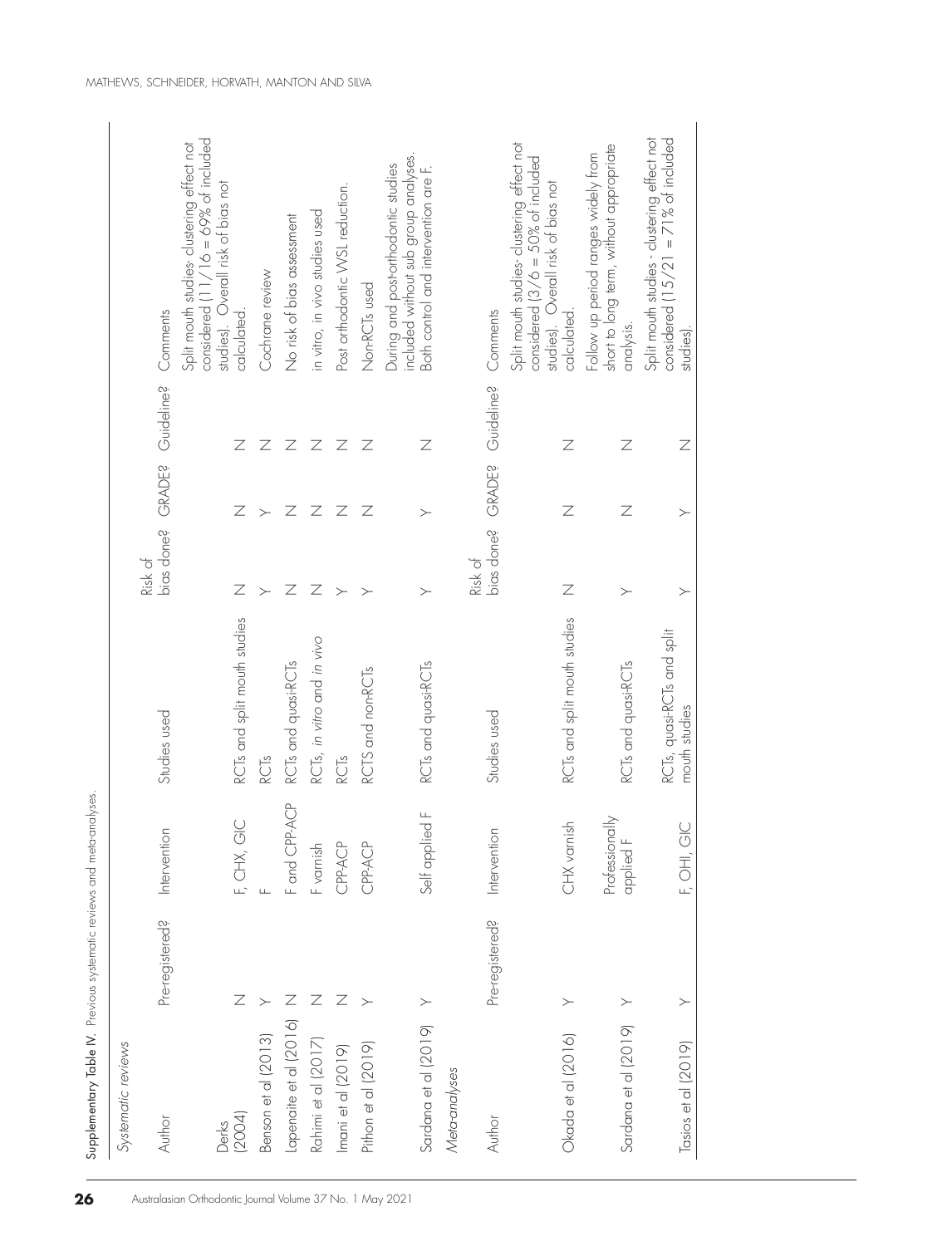|           | Estimate | se     | $\prime$ | D       | CI Lower Bound CI Upper Bound |          |
|-----------|----------|--------|----------|---------|-------------------------------|----------|
| Intercept | -0.215   | 0.0376 | $-5.74$  | $-.001$ | $-0.289$                      | $-0.142$ |

Figure 6. Pooled risk difference obtained from a fixed-effects model.

## *Recommendations for future research*

Future RCTs should explore the efficacy of interventions such as SAP, RMGIC, CPP-ACP and TCP on the prevention of WSLs during orthodontic treatment. Authors are encouraged to report on caries increment/lesion transition and adverse effects. Prospective RCTs should register their study protocols *a priori* and have a follow-up period of the duration of care, or otherwise at least six months. Future investigators are encouraged to design trials for patients undergoing removable orthodontic treatment.

## **Conclusions**

- Based on the results of this SR, the use of supplementary fluoride is recommended for carious lesion prevention during fixed appliance orthodontic treatment.
- Only low-quality evidence supports the use of CHX, CPP-ACP, OHI and lasers for caries prevention during orthodontic care.
- Fluoride-based preventive interventions provide a 23% risk reduction of WSL incidence during fixed appliance orthodontic treatment.
- Additional well-conducted RCTs are required to provide caries preventive recommendations during fixed and removable appliance orthodontic treatment.
- The investigation of newer interventions is required to update this clinical guideline.

## **Conflict of interest**

This research project was self-funded. The authors declare no potential conflicts of interest with respect to the publication of this paper.

## **Corresponding author**

Justin Mathews Private practice Melbourne Dental School The University of Melbourne 720 Swanston Street Carlton, 3053 Australia Email: justinmathews8@gmail.com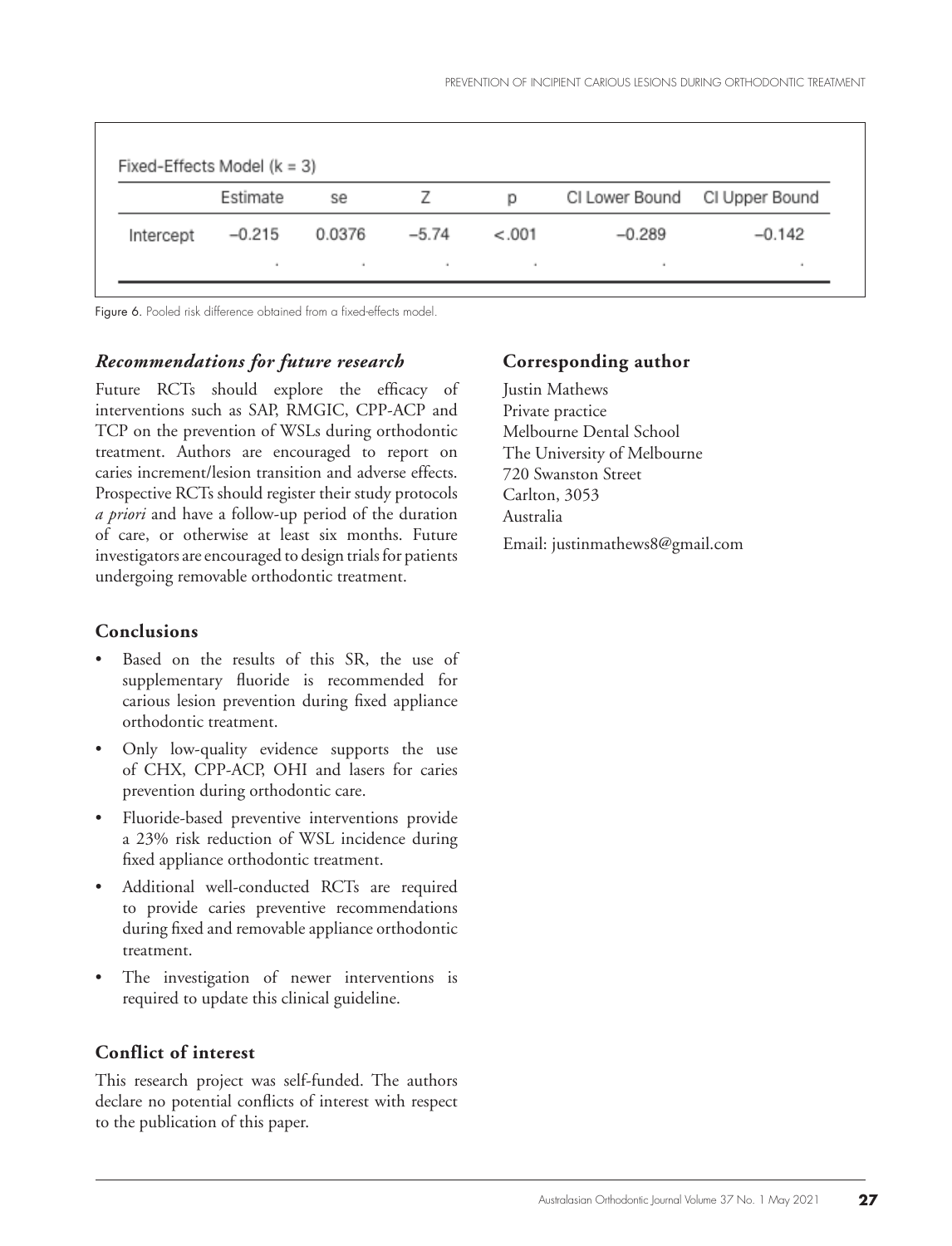| Authors                         | Title                                                                                                                                                                                                                                    | Reason                       | Exclusion stage       |
|---------------------------------|------------------------------------------------------------------------------------------------------------------------------------------------------------------------------------------------------------------------------------------|------------------------------|-----------------------|
| Adiaens et al. (1990)           | The use of 'Fluor Protector®', a fluoride varnish, as a caries<br>prevention method under orthodontic molar bands.                                                                                                                       | In vitro                     | Title/abstract screen |
| Twetman et al. (1995)           | Effect of an antibacterial varnish on mutans streptococci in<br>plaque from enamel adjacent to orthodontic appliances                                                                                                                    | Surrogate outcome            | Title/abstract screen |
| Madléna et al. (2000)           | Effect of chlorhexidine varnish on bacterial levels in plaque<br>and saliva during orthodontic treatment                                                                                                                                 | Surrogate outcome            | Title/abstract screen |
| Demito et al (2004)             | The efficacy of a fluoride varnish in reducing enamel<br>demineralization adjacent to orthodontic brackets: an in vitro<br>study.                                                                                                        | In vivo                      | Title/abstract screen |
| Skold-Larsson, K. et al. (2004) | Effect of topical applications of a chlorhexidine/thymol-<br>containing varnish on fissure caries assessed by laser<br>fluorescence                                                                                                      | Non RCT                      | Title/abstract screen |
| Luther et al. (2005)            | Fluoride releasing glass beads in orthodontic treatment to<br>reduce decay: a randomized, controlled clinical trial.                                                                                                                     | Outcome not<br>reported      | Title/abstract screen |
| Vivaldi-Rodrigues et al. (2006) | The effectiveness of a fluoride varnish in preventing the<br>development of white spot lesions                                                                                                                                           | Split mouth $+$ <6<br>months | Title/abstract screen |
| Farhadian N, et al (2008)       | Effect of fluoride varnish on enamel demineralization around<br>brackets: an in-vivo study                                                                                                                                               | In vivo                      | Title/abstract screen |
| Bailey et al. (2009)            | Regression of post-orthodontic lesions by a remineralizing<br>cream                                                                                                                                                                      | Post-orthodontic             | Title/abstract screen |
| Beerens et al. (2010)           | Effects of casein phosphopeptide amorphous calcium fluoride<br>phosphate paste on white spot lesions and dental plaque after<br>orthodontic treatment: a 3-month follow-up                                                               | $<$ 6 months                 | Title/abstract screen |
| Baeshen et al. (2011)           | Effect of fluoridated chewing sticks (Miswaks) on white spot<br>lesions in postorthodontic patients                                                                                                                                      | Post-orthodontic             | Title/abstract screen |
| Brochner et al. (2011)          | Treatment of post-orthodontic white spot lesions with casein<br>phosphopeptide-stabilised amorphous calcium phosphate                                                                                                                    | Post-orthodontic             | Title/abstract screen |
| Enaia et al. (2011)             | White-spot lesions during multibracket appliance treatment: A<br>challenge for clinical excellence.                                                                                                                                      | Non RCT                      | Title/abstract screen |
| Richter et al. (2011)           | Incidence of caries lesions among patients treated with<br>comprehensive orthodontics                                                                                                                                                    | Retrospective                | Title/abstract screen |
| Robertson et al. (2011)         | MI Paste Plus to prevent demineralization in orthodontic<br>patients: a prospective randomized controlled trial                                                                                                                          | $<$ 6 months                 | Title/abstract screen |
| Shinaishin et al. (2011)        | Efficacy of light-activated sealant on enamel demineralization<br>in orthodontic patients: an atomic force microscope evaluation                                                                                                         | Fx vivo                      | Title/abstract screen |
| Akin et al. (2012)              | Can white spot lesions be treated effectively?                                                                                                                                                                                           | Post-orthodontic             | Title/abstract screen |
| Du et al. (2012)                | Randomized controlled trial on fluoride varnish application for<br>treatment of white spot lesion after fixed orthodontic treatment                                                                                                      | Post-orthodontic             | Title/abstract screen |
| Jumanca et al. (2012)           | Infiltration Therapy-an Alternative to Fluoride Varnish<br>Application for Treatment of White Spot Lesion After Fixed<br>Orthodontic Treatment.                                                                                          | Post-orthodontic             | Title/abstract screen |
| Huang et al. (2013)             | Effectiveness of MI Paste Plus and PreviDent fluoride varnish<br>for treatment of white spot lesions: a randomized controlled<br>trial                                                                                                   | Post-orthodontic             | Title/abstract screen |
| Baroni et al. (2014)            | A SEM and non-contact surface white light profilometry in<br>vivo study of the effect of a creme containing CPP-ACP and<br>fluoride on young etched enamel                                                                               | In vivo                      | Title/abstract screen |
| Restrepo et al. (2015)          | Control of white spot lesion adjacent to orthodontic bracket<br>with use of fluoride varnish or chlorhexidine gel                                                                                                                        | In vivo                      | Title/abstract screen |
| He et al. (2016)                | Comparative assessment of fluoride varnish and fluoride film<br>for remineralization of postorthodontic white spot lesions in<br>adolescents and adults over a 6-month period: a single-center,<br>randomized controlled clinical trial, | Post-orthodontic             | Title/abstract screen |

#### Supplementary Table V. Reasons for exclusion of studies included by previous SRs.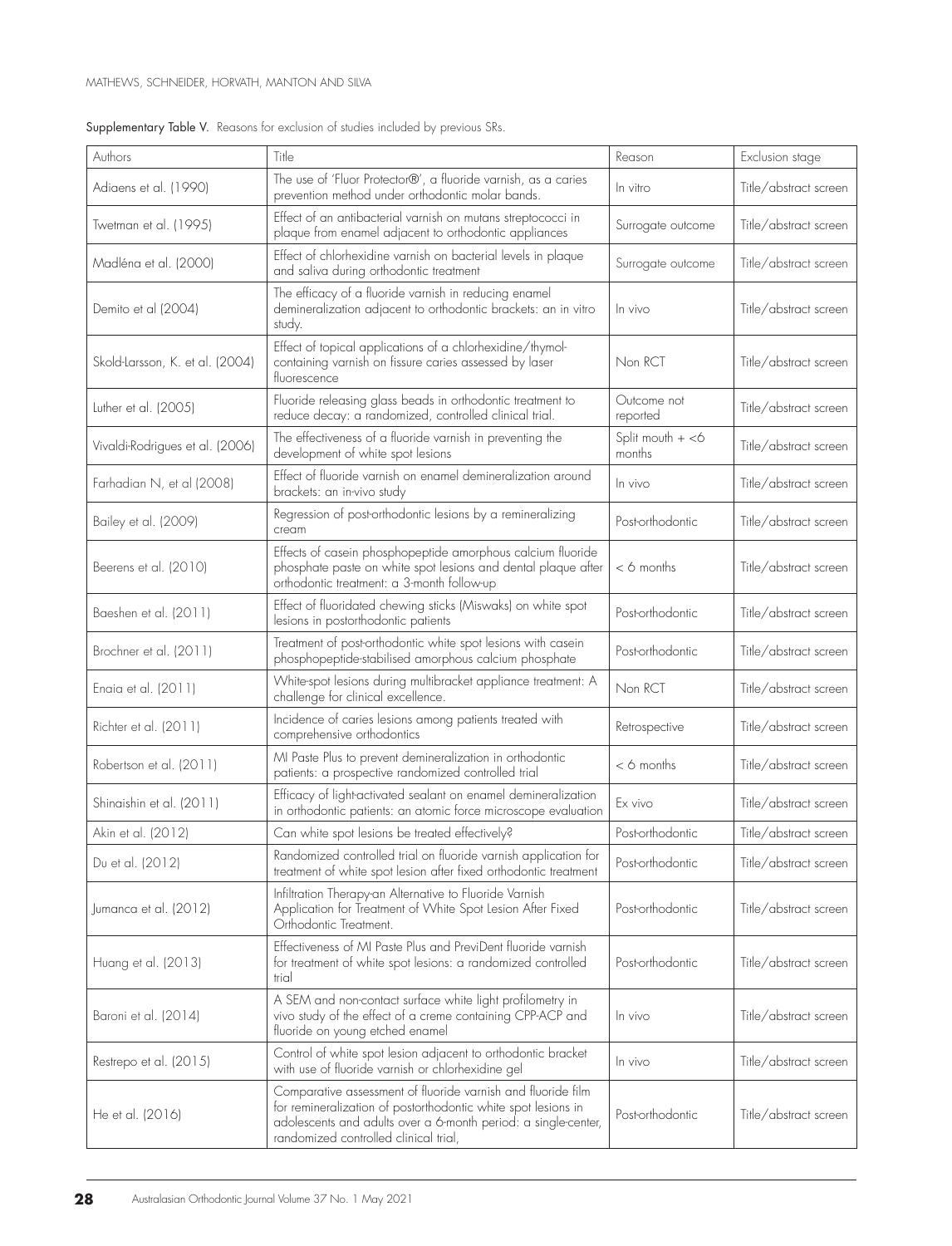| Restrepo et al. (2016)      | Control of White Spot Lesions with Use of Fluoride Varnish<br>or Chlorhexidine Gel During Orthodontic Treatment A<br>Randomized Clinical Trial.                                                                       | $<$ 6 months     | Title/abstract screen |
|-----------------------------|-----------------------------------------------------------------------------------------------------------------------------------------------------------------------------------------------------------------------|------------------|-----------------------|
| Kirschneck et al. (2016)    | Efficacy of fluoride varnish for preventing white spot lesions<br>and gingivitis during orthodontic treatment with fixed<br>appliances-a prospective randomized controlled trial                                      | $<$ 6 months     | Title/abstract screen |
| Singh et al. (2016)         | Effects of various remineralizing agents on the outcome of<br>post-orthodontic white spot lesions (WSLs): a clinical trial                                                                                            | Post-orthodontic | Title/abstract screen |
| Turska-Szybka et al. (2016) | Randomised Clinical Trial on Resin Infiltration and Fluoride<br>Varnish vs Fluoride Varnish Treatment Only of Smooth-surface<br>Early Caries Lesions in Deciduous Teeth.                                              | Non-orthodontic  | Title/abstract screen |
| Bock et al. (2017)          | Changes in white spot lesions following post-orthodontic<br>weekly application of 1.25 per cent fluoride gel over 6<br>months-a randomized placebo-controlled clinical trial. Part I:<br>photographic data evaluation | Post-orthodontic | Title/abstract screen |
| Bock et al. (2017)          | Changes in white spot lesions following post-orthodontic<br>weekly application of 1.25 per cent fluoride gel over 6<br>months a randomized placebo-controlled clinical trial. Part II:<br>clinical data evaluation    | Post-orthodontic | Title/abstract screen |
| Ebrahimi et al. (2017)      | The effects of three remineralizing agents on regression of<br>white spot lesions in children: a two week, single-blind,<br>randomized clinical trial                                                                 | $<$ 6 months     | Title/abstract screen |
| Karabekiroglu et al. (2017) | Treatment of post-orthodontic white spot lesions with CPP-ACP<br>paste: A three year follow up study                                                                                                                  | Post-orthodontic | Title/abstract screen |
| Beerens et al. (2018)       | Long-term remineralizing effect of MI Paste Plus on regression<br>of early caries after orthodontic fixed appliance treatment: a<br>12-month follow-up randomized controlled trial                                    | Post-orthodontic | Title/abstract screen |
| Heravi et al. (2018)        | Effectiveness of MI Paste Plus and Remin Pro on<br>remineralization and color improvement of postorthodontic<br>white spot lesions                                                                                    | Post-orthodontic | Title/abstract screen |

## **References**

- 1. Buschang PH, Chastain D, Keylor CL, Crosby D, Julien KC. Incidence of white spot lesions among patients treated with clear aligners and traditional braces. Angle Orthod 2019;89:359-64.
- 2. Featherstone JD. Dental caries: a dynamic disease process. Aust Dent J 2008*;*53:286-91.
- 3. Julien KC, Buschang PH, Campbell PM. Prevalence of white spot lesion formation during orthodontic treatment. Angle Orthod 2004;83:641-7.
- 4. Derks A, Katsaros C, Frencken JE, van't Hof MA, Kuijpers-Jagtman AM. Caries-inhibiting effect of preventive measures during orthodontic treatment with fixed appliances. A systematic review. Caries Res 2004;38:413-20.
- 5. Benson PE, Parkin N, Dyer F, Millett DT, Furness S, Germain P. Fluorides for the prevention of early tooth decay (demineralised white lesions) during fixed brace treatment. Cochrane Database Syst Rev 2013;12, Art.No.:CD003809.
- 6. Lopatiene K, Borisovaite M, Lapenaite E. Prevention and treatment of white spot lesions during and after treatment with fixed orthodontic appliances: a systematic literature review. J Oral Maxillofac Res 2016;7:e1(1-11).
- 7. Rahimi F, Sadeghi M, Mozaffari HR. Efficacy of fluoride varnish for prevention of white spot lesions during orthodontic treatment with fixed appliances: A systematic review study. Biomed Res Ther 2017;4,1513-26.
- 8. Tasios T, Papageorgiou SN, Papadopoulos MA, Tsapas A, Haidich AB. Prevention of orthodontic enamel demineralization: A systematic review with meta-analyses. Orthod Craniofac Res 2019;22,225-35.
- 9. Sardana D, Zhang J, Ekambaram M, Yang Y, McGrath CP, Yiu CK.

Effectiveness of professional fluorides against enamel white spot lesions during fixed orthodontic treatment: A systematic review and meta-analysis. J Dent 2019;82:1-10.

- 10. Sardana D, Manchanda S, Ekambaram M, Yang Y, McGrath CP Yiu CK. Effectiveness of self-applied topical fluorides against enamel white spot lesions from multi-bracketed fixed orthodontic treatment: a systematic review. Eur J Ortho 2019;41:661-8.
- 11. Okada EM, Ribeiro LN, Stuani MB, Borsatto MC, Fidalgo TK, Paula-Silva FW et al. Effects of chlorhexidine varnish on caries during orthodontic treatment: a systematic review and meta-analysis. Braz Oral Res 2016;30:e115(1-10).
- 12. Pithon MM, Baião FS, Sant'Anna LI, Tanaka OM, Cople-Maia L. Effectiveness of casein phosphopeptide-amorphous calcium phosphate-containing products in the prevention and treatment of white spot lesions in orthodontic patients: A systematic review. J Investig Clin Dent 2019;10:e12391(1-11).
- 13. Imani MM, Safaei M, Afnaniesfandabad A, Moradpoor H, Sadeghi M, Golshah A et al. Efficacy of CPP-ACP and CPP-ACPF for prevention and remineralization of white spot lesions in orthodontic patients: a systematic review of randomized controlled clinical trials. Acta Inform Med 2019;27:199-204.
- 14. Hujoel PP. Design and analysis issues in split mouth clinical trials. Comm Dent Oral Epidem 1998;26:85-6.
- 15. Lesaffre E, Philstrom B, Needleman I, Worthington H. The design and analysis of split-mouth studies: what statisticians and clinicians should know. Stat Med 2009;28:3470-82.
- 16. Kirkham J, Firth A, Vernals D, Boden N, Robinson C, Shore RC et al. Self-assembling peptide scaffolds promote enamel remineralization. J Dent Res 2007;86:426-30.
- 17. Jablonski-Momeni A, Heinzel-Gutenbrunner M. Efficacy of the self-